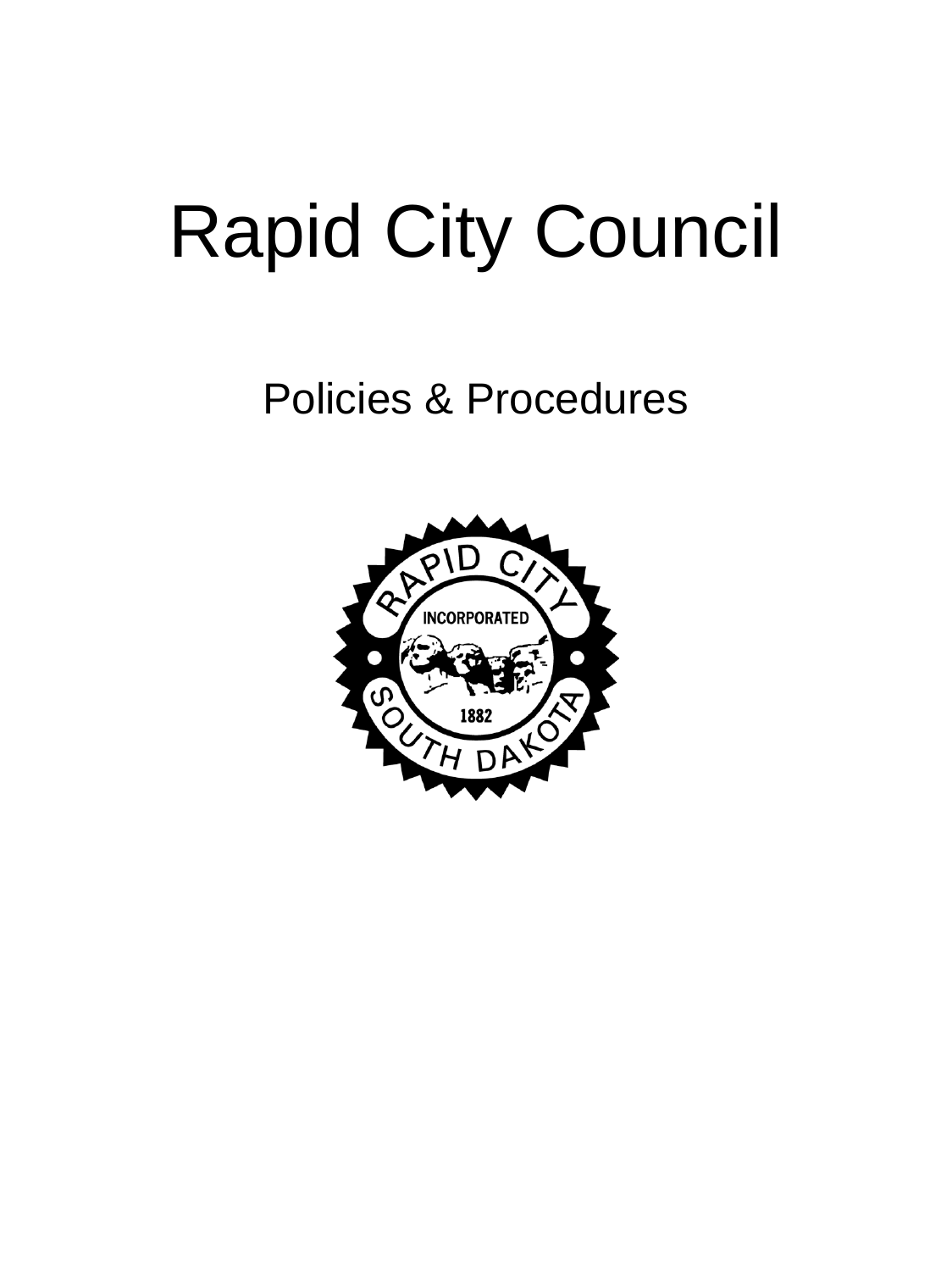Adopted: 05-19-2003 Amended: 04-18-2005 Amended: 08-02-2010 Amended: 10-03-2011 Amended: 04-16-2012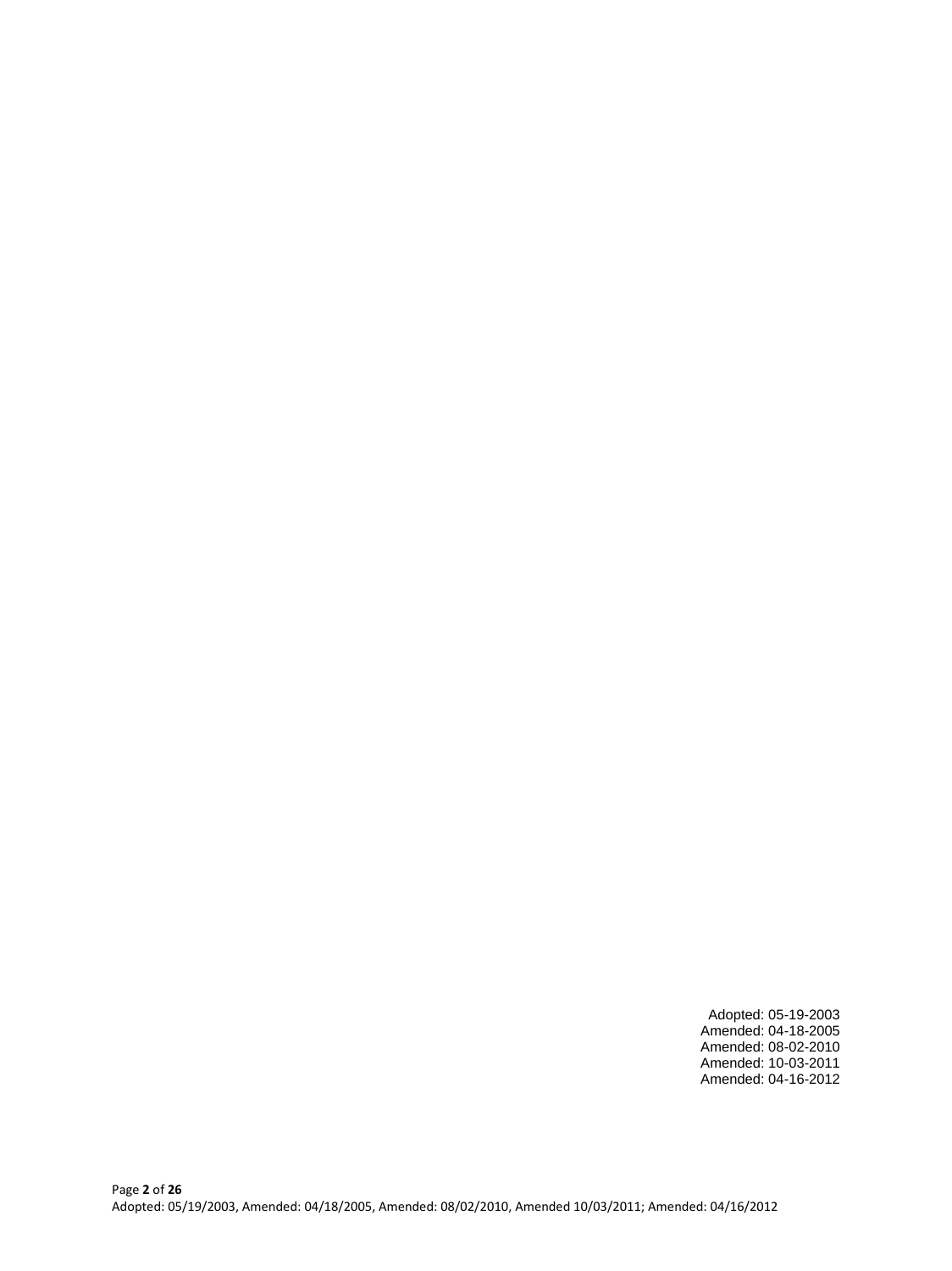# CHAPTER 1. MAYOR - COUNCIL DUTIES

#### STATUTORY PROVISIONS

#### **§ 9-8-3. Powers and duties of mayor - Veto power.**

The mayor shall preside at all meetings of the council but shall have no vote except in case of a tie. He shall perform such other duties as may be prescribed by the laws and ordinances, and take care that such laws and ordinances are faithfully executed. He shall annually and from time to time give the council information relative to the affairs of the first or second class municipality, and shall recommend for their consideration such measures as he may deem expedient. He shall have the power to sign or veto any ordinance or resolution passed by the common council, and the power to veto any part or item of an ordinance or resolution appropriating money.

#### **9-19-10. Veto power of mayor - Items in appropriation ordinances.**

The mayor in any municipality with a common council may veto any ordinance or resolution by filing a written objection with the finance officer within ten days after its passage. The veto may extend to any one or more items contained in an ordinance or resolution making an appropriation or to the entire ordinance or resolution. If the veto only extends to a part of such ordinance or resolution, the remainder shall take effect.

#### **§ 9-8-4. Composition of common council - Election and terms of office.**

The common council shall consist of the mayor elected at large and two aldermen elected from and by the voters of each ward of the municipality. The term of office shall be for two years, unless a municipality adopts an ordinance establishing the term of office to be three, four, or five years. The mayor and aldermen shall hold office until successors are elected and qualified. At the first election of aldermen, the council shall stagger the initial terms of the alderman in each ward to provide that the two aldermen are not up for reelection in the same year. A person may hold office for more than one term.

#### **§ 9-14-5. Qualification and discharge of duties of office by appointive and elective officers.**

Each appointive municipal officer shall begin discharging the duties of the office as soon as the officer has qualified and shall hold office until the appointment and qualification of a successor.

Each elective municipal officer, if elected to fill a vacancy, shall begin discharging the duties of the office as soon as the officer has qualified. Except as otherwise provided, each officer, if elected for a full term, shall begin discharging the duties of the office on the first meeting of the month next succeeding the election or as soon thereafter as the officer has qualified.

#### **§ 9-8-5. Power of council to judge members and govern proceedings - Bribery vacating office.**

The council shall be the judge of the election and qualification of its own members. It shall determine its own rules of procedure, punish its members for disorderly conduct, and, with the concurrence of two-thirds of the aldermen elected thereto, may expel a member.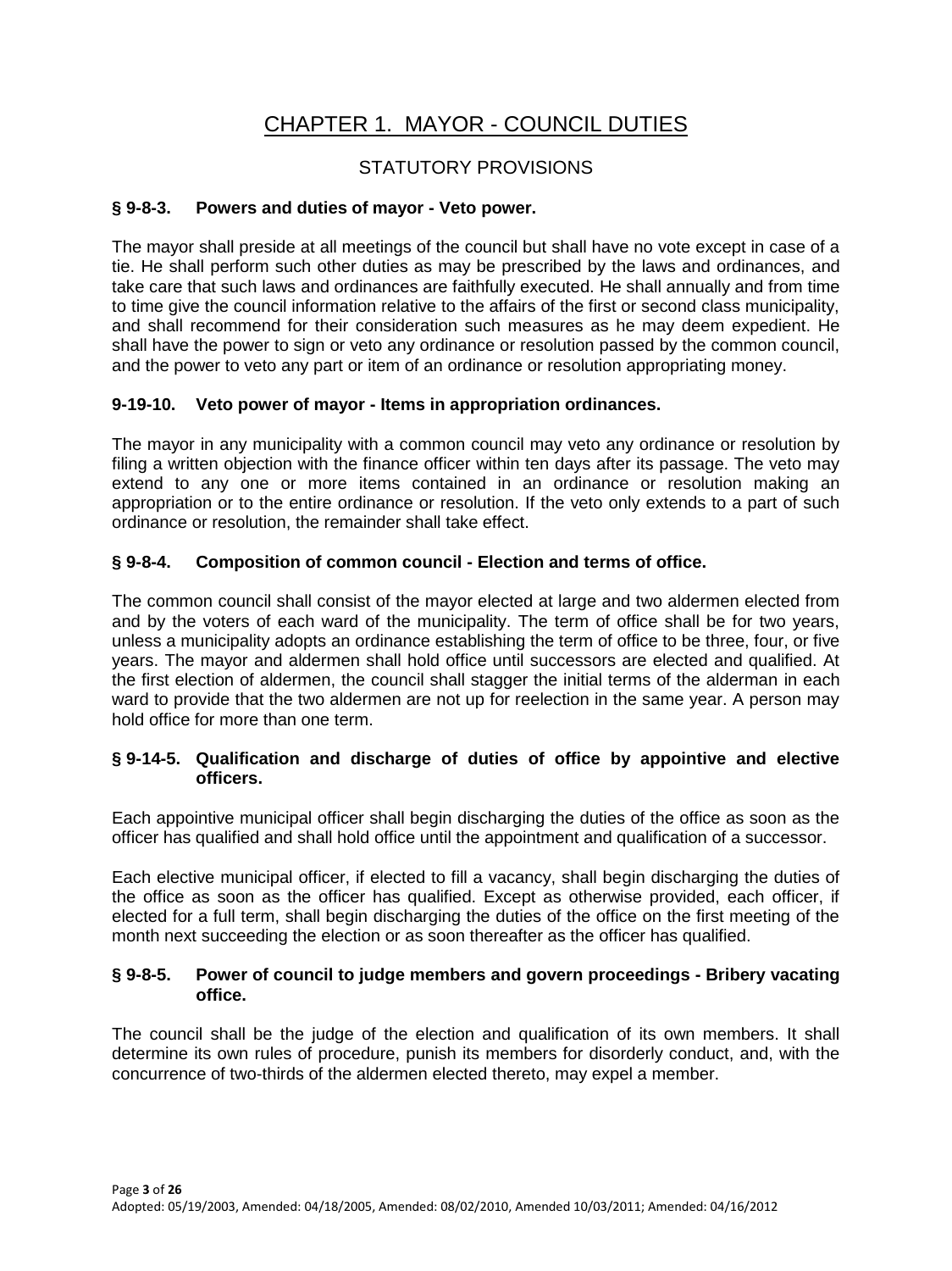Any alderman who shall have been convicted of bribery shall thereby vacate his office.

#### **§ 9-8-7. President and vice-president of council - Election and duties.**

At the first regular meeting after the annual election in each year and after the qualification of the newly elected aldermen, the council shall elect from among its own members a president and vice-president, who shall hold their respective offices for the municipal year.

The president of the council in the absence of the mayor shall be the presiding officer of the council, and during the absence of the mayor from the first or second class municipality or his temporary disability shall be acting mayor and possess all the powers of the mayor.

In the absence or disability of the mayor and president of the council the vice-president shall perform the duties of the mayor and president of the council.

#### **§ 9-14-3 Authority to appoint municipal officers.**

All appointive officers of a municipality governed by a mayor and common council shall be appointed by the mayor with the approval of the council, and in other municipalities they shall be appointed by a majority vote of the members elected to the governing body, except as provided in the city manager law and subject to the provisions of the civil service applying to employees, policemen, and firemen.

#### **ORDINANCES**

#### **2.12.020 Qualifications - Term.**

The mayor shall be a citizen of the United States and a qualified elector of, and resident of, the city. He shall hold office for two years. (Prior code § 2-52)

#### **2.12.030 Duties.**

The mayor shall perform such duties as may be prescribed by the laws and ordinances and take care that such laws and ordinances are faithfully executed. (Prior code §2-53)

#### **2.12.010 Designated chief executive officer.**

The mayor shall be the chief executive officer of the city. (Prior code § 2-51)

#### **2.12.040 Power to sign or veto ordinances and resolutions.**

The mayor shall have the power to sign or veto any ordinance or resolution passed by the common council, as well as the power to veto any part or item of an ordinance or resolution appropriating money. (Prior code §2-54)

#### **2.12.050 Required reports and recommendations.**

The mayor shall, annually and from time to time, give the council information relative to the affairs of the city and shall recommend for its consideration such measures as he may deem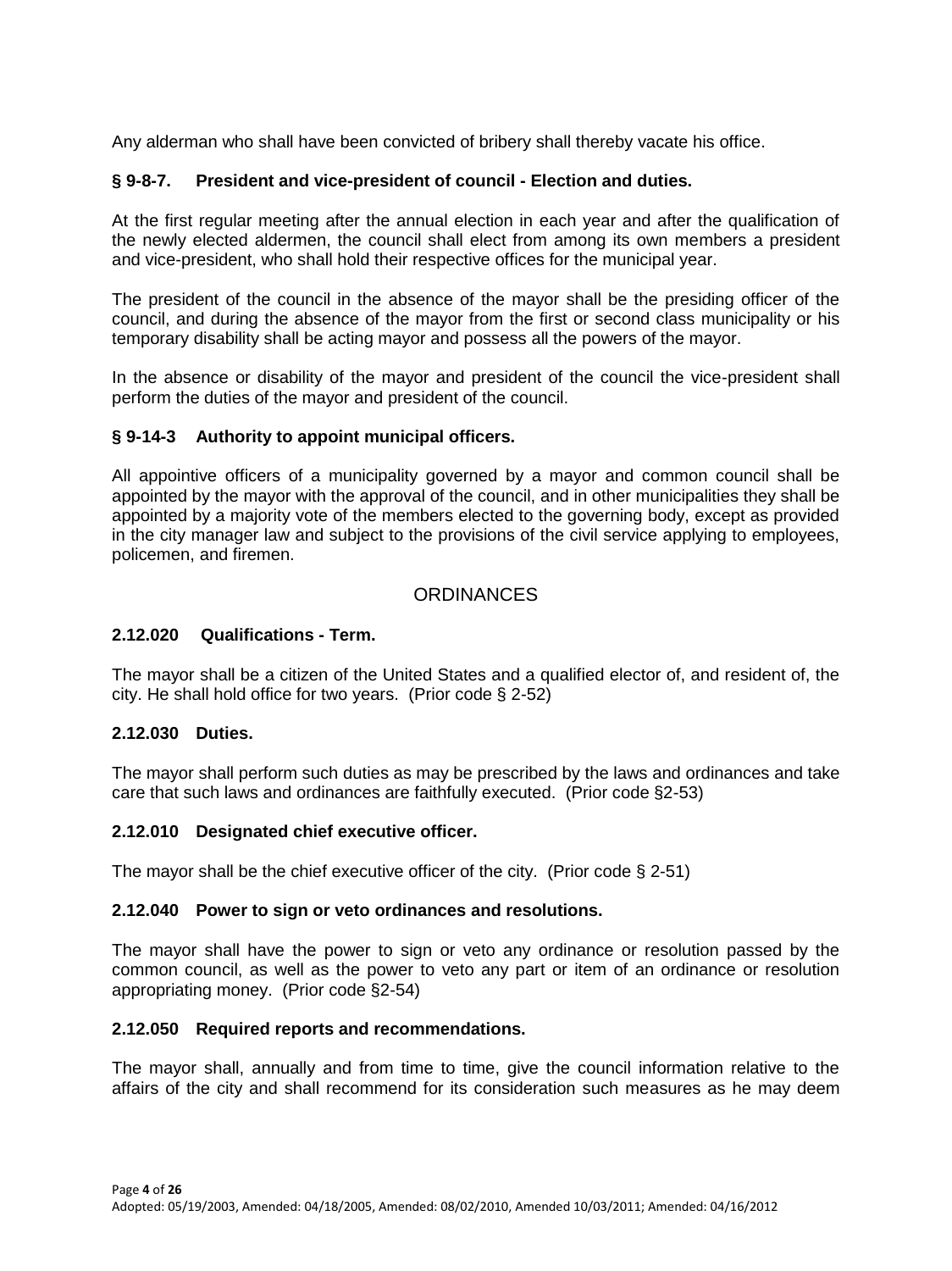expedient. (Prior code § 2-55)

#### **2.12.060 Vacancy - Temporary disability.**

If there is a vacancy from any cause in the office of the mayor, the vacancy shall be filled by appointment of a majority of the members-elect of the common council, as soon as practicable after the vacancy occurs, to serve until the office is filled by election for the unexpired term at the next annual municipal election. Until the vacancy is filled or during the time of temporary disability of the mayor, the powers and duties of the mayor shall be executed by the president of the city council. (Ord. 2929 (part), 1992: prior code  $\S$  2-56)

#### **2:04.010 Appointive officers - Appointment, qualifications and term.**

The mode of appointment of all appointive officers, their terms of office, and the manner of their qualifications shall be as provided by statute and applicable ordinance. Unless otherwise provided, all appointive officers shall be appointed by the mayor. (Ord. 2969 (part), 1992: prior code § 2-11)

#### **2:04:020 Appointive officers - Duties.**

The duties of the various appointive officers of the city shall be such as are ordinarily undertaken by such officers and as provided by the ordinances and by statute. Such officers shall do and perform such duties as may be assigned to them. (Ord. 2969 (part), 1992: prior code § 2-12)

#### RULES

#### **1-1. Presiding Officer.**

The Mayor shall preside at council meetings if he or she is present, unless he or she becomes actively engaged in debate on a particular matter.

If the Mayor is absent, or wishes to participate in debate, the council president shall preside. If both the Mayor and council president are absent, or involved in debate, the council vice president shall preside. If neither are available the presiding officer shall designate another council member to preside over the debate.

The council president and vice president retain all of his or her rights as a member, including the right to vote on all matters. The Mayor shall have the right to vote only when there is a tie. The Mayor may not make motions, but may debate all motions, if he or she relinquishes the chair.

#### **1-2. Organizational Meeting.**

On the date and at the time of the first regular meeting following the annual municipal election, the newly elected members shall take and subscribe the oath of office as the first order of business. As the second order of business, the board shall elect a president and vice president.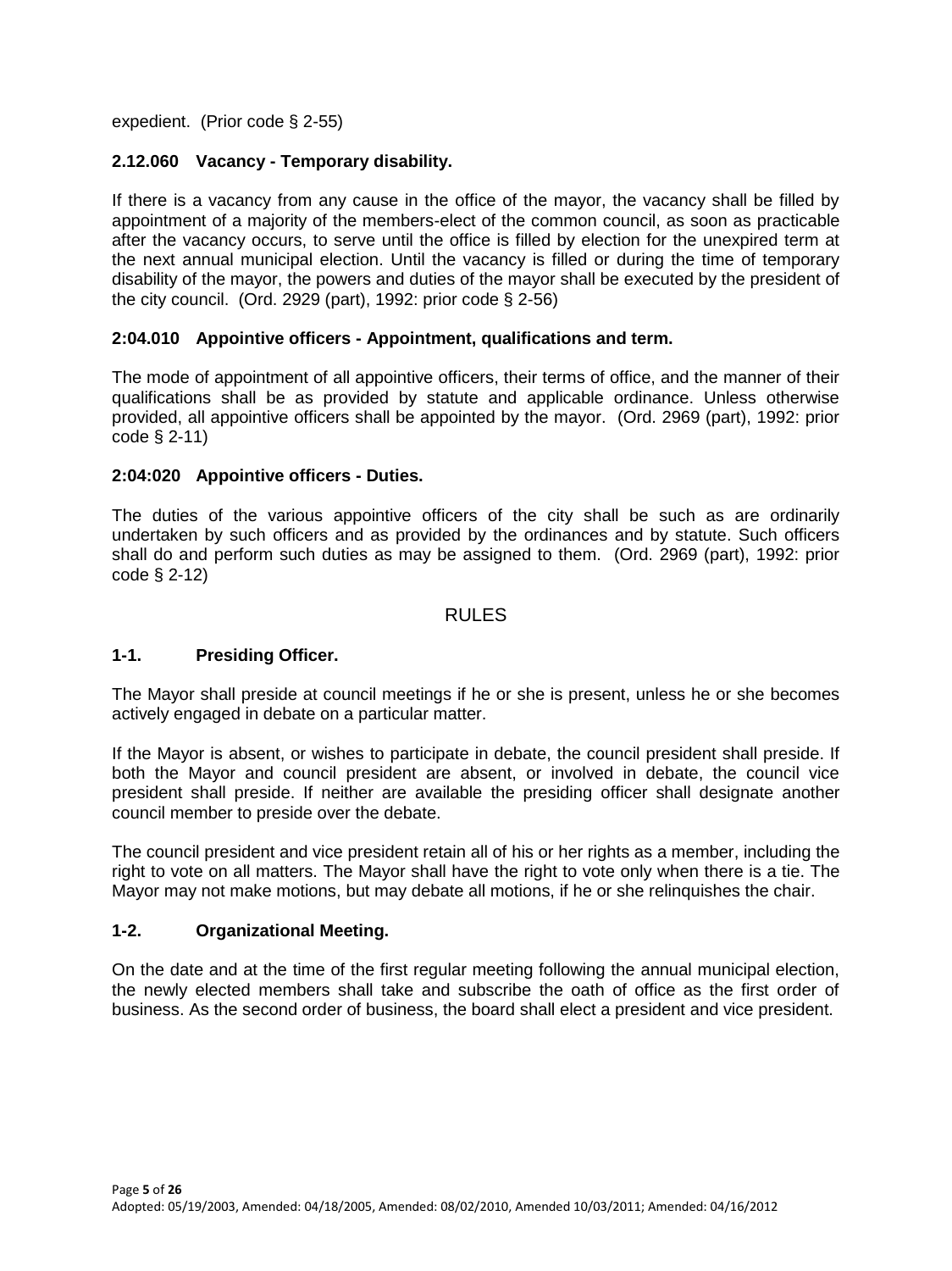# CHAPTER 2. AGENDA, ORDER AND DEBATE

#### **ORDINANCES**

#### **2.08.100 Expulsion of members.**

Whenever two-thirds of the whole member of the council shall concur, the council may expel any member of the council for gross misconduct, disorder, or repeated violation of duty. (Prior code § 2-40)

#### RULES

#### **2-1. Agenda.**

- **(a) Proposed Agenda.** The Finance Officer shall prepare a proposed agenda for each meeting. A request to have an item of business placed on the agenda must be received at least two (2) working days before the meeting. Any council member may, by a timely request, have an item placed on the proposed agenda. A copy of all items shall be attached to the proposed agenda. An agenda package shall be prepared that includes, for each item of business placed on the proposed agenda, as background information on the subject as is available and feasible to reproduce. Each council member shall receive a copy of the proposed agenda and the agenda package and it shall be available for public inspection at www.rcgov.org.
- **(b) Adoption of the Agenda.** As its first order of business at each meeting, the council shall discuss and revise the proposed agenda and adopt an agenda for the meeting. The council may by a majority vote add items to or subtract items from the proposed agenda, except that the council may not add items to the agenda of a special meeting. If items are proposed to be added to the agenda, the council may, by majority vote, require that written copies of particular documents connected with the items be made available.

#### **2-2. Consent calendar recommendations by standing committees.**

Each standing committee may report an uncontested resolution out of committee with the recommendation that it be placed on the consent calendar. As used in this rule, an "uncontested ordinance or resolution" is any ordinance or resolution, which receives a do-pass or do-pass-asamended recommendation from the committee to which it is referred, by unanimous vote of the members present.

#### **2-3. Consent calendar placement, objections.**

Any ordinance or resolution certified by the committee chair as having received no dissenting votes in the committee shall be placed on the consent calendar. Upon objection of any member to the placement or retention of any matter on the consent calendar, it shall be removed from the consent calendar and be placed on the agenda.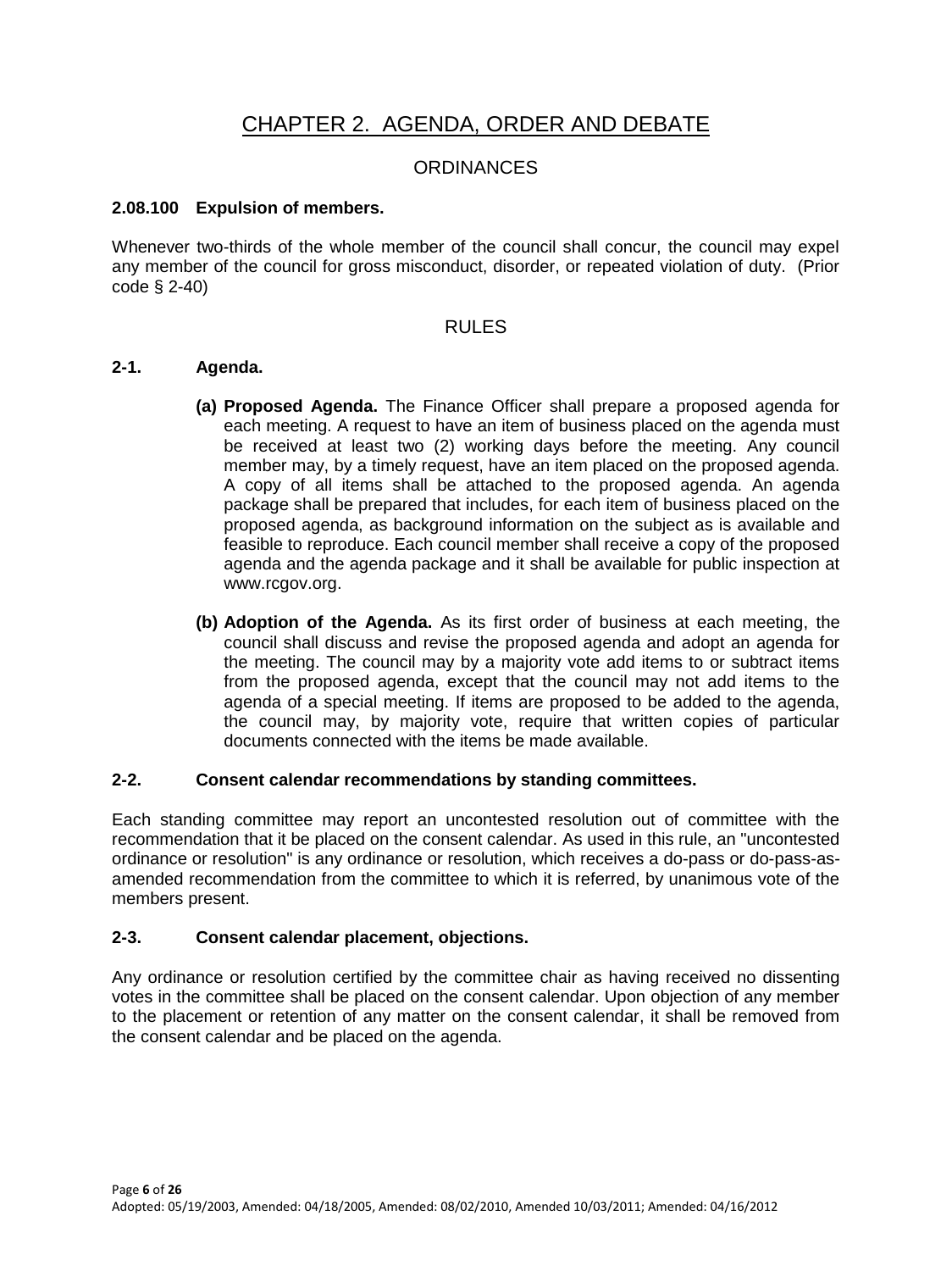#### **2-4. Continued items consent calendar.**

If, after compilation of the agenda and before the regular meeting of the council, it is known that items will need to be continued, those items shall be placed together under an item bearing the heading "continued items consent calendar." Upon objection of any member to the placement or retention of any matter on the consent calendar, it shall be removed from the consent calendar for discussion purposes.

#### **2-5. Consent calendar.**

A matter requiring a two-thirds vote of the members-elect may not be voted on the consent calendar.

#### **2-6. Consent calendar items - questions, voting.**

Items on the consent calendar are not debatable. The presiding officer shall allow a reasonable time for questions from the council. Immediately before voting on the first item on the consent calendar, the presiding officer shall call to the attention of the members the fact that the next roll call will be the roll call on the items on the consent calendar. Approval of the consent calendar by a majority of the members-elect of the council is considered final disposition of all matters on the consent calendar.

#### **2-7. Public Address to the Council.**

Any individual or group who wishes to address the council shall make a request to be on the agenda on forms provided. Each speaker will be limited to three (3) minutes per individual with a maximum of ten (10) minutes per side (pro and con), unless otherwise ordered by the council by a majority vote. The council retains the right to determine not to hear public testimony and may designate the specified times on the agenda for public input.

#### **2.8. Public Hearings.**

Public hearings required by law or deemed advisable by the council shall be organized by a special order that sets forth the subject, date, place, and time of the hearing as well as any rules regarding the pertinent matters. The special order is adopted by a majority vote. Its specifications may include, but are not limited to, rules fixing the maximum time allotted to each speaker; providing for the designation of spokespersons for groups or persons supporting or opposing the same positions; providing for the selection of delegates from groups of persons supporting or opposing the same positions when the number of persons wishing to attend the hearing exceeds the capacity of the hall (so long as arrangements are made, in the case of hearings subject to the open meeting law, for those excluded from the hall to listen to the hearing); and providing for the maintenance of order and decorum in the conduct of the hearing.

All notice and other requirements of the open meetings law applicable to council meetings shall also apply to public hearings at which a majority of the council is present; such a hearing is considered to be a part of a regular or special meeting of the council. These requirements also apply to hearings conducted by appointed or elected committees of council members, if a majority of the committee is present. A public hearing for which any required notices have been given may be continued to a time and place certain without further advertisement.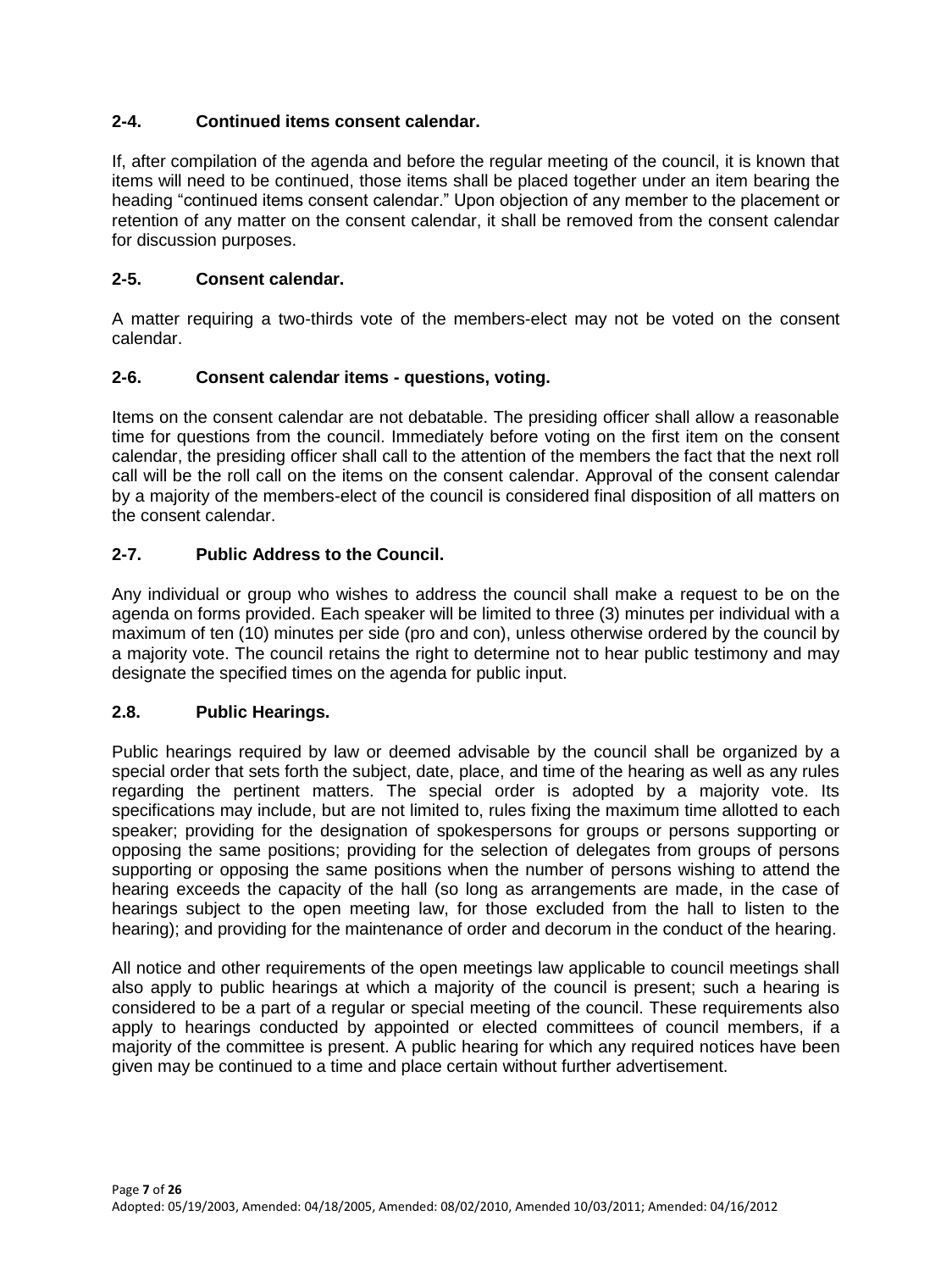At the time appointed for the hearing, the chair or his or her designee shall call the hearing to order and preside over it. When the allotted time expires, or earlier, if no one wishes to speak who has not done so, the presiding officer shall declare the hearing ended.

#### **2.9. Order of Business.**

Items shall be placed on the agenda according to the order of business. The order of business for each regular meeting shall normally be as follows: (Amended by City Council 4-18-05; 4-16- 2012)

> **ROLL CALL AND DETERMINATION OF QUORUM INVOCATION PLEDGE OF ALLEGIANCE ADOPTION OF THE AGENDA AWARDS & RECOGNITIONS EXECUTIVE SESSION STAFF DIRECTION GENERAL PUBLIC COMMENT NON-PUBLIC HEARING ITEMS** *Public Comment Opened Public Comment Closed*  **CONSENT ITEMS** *Approve Minutes Vacations of Right-of-way Set For Hearing Alcoholic Beverage License Applications Set For Hearing Public Works Committee Consent Items Legal & Finance Committee Consent Items Community Planning & Development Services Department Consent Items Continued Consent Items*  END OF CONSENT CALENDAR **NON-CONSENT ITEMS**  *Public Comment Opened Public Comment Closed Ordinances Community Planning & Development Services Department Items Legal & Finance Committee Items Public Works Committee Items Bids Alcoholic Beverage License Applications*  Reissuance Special Event *Mayor's Items Council Items & Liaison Reports*  Reconsideration Notices Motion for Delivery of Items from Committee *Staff Items Appeals*  DARB License Application Appeals Sign Code Appeals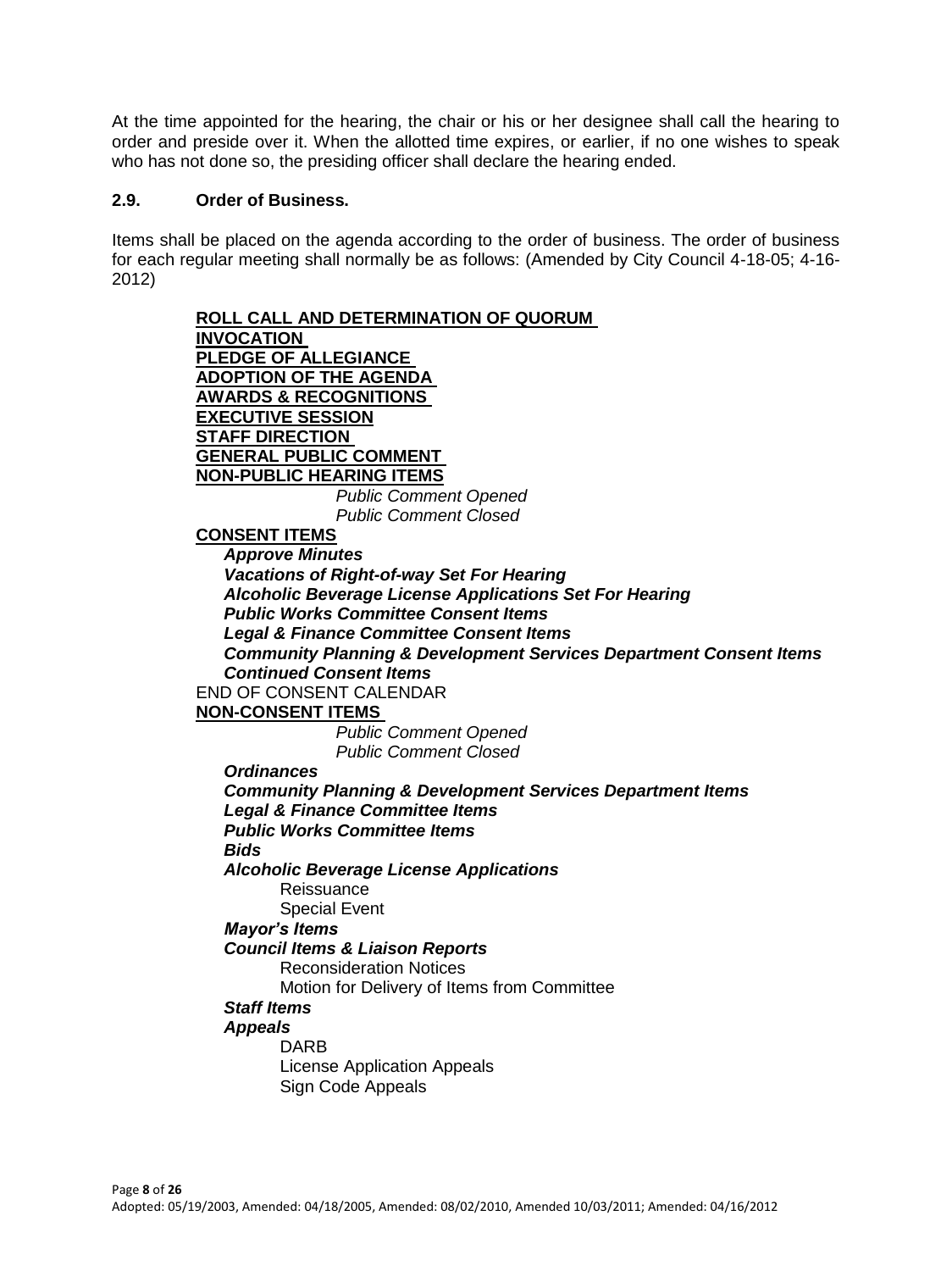#### Other Appeals Heard by the Council *CIP Committee Items* **PUBLIC HEARING ITEMS** *Open Public Hearing (comment) [Public Hearing Remains Open]*  **CONTINUED PUBLIC HEARING CONSENT ITEMS**  END OF CONTINUED PUBLIC HEARINGS CONSENT ITEMS *Close Public Hearing (comment)*  **CONSENT PUBLIC HEARING ITEMS** *Community Planning & Development Services Department Items Alcohol Licenses Assessment Rolls Other Items Requiring Public Hearings*  END OF CONSENT PUBLIC HEARING CALENDAR **NON-CONSENT PUBLIC HEARING ITEMS BILLS ADJOURN**

Once a proposed agenda has been adopted, a two-thirds vote is required to change the agenda.

#### **2.10. Questions of order.**

Only members of the Council, and the Mayor if not the presiding officer, may raise a point of order. The presiding officer shall decide all questions of order, subject to a motion of appeal. No member may speak more than once on an appeal without the consent of a majority of the members present. The presiding officer may speak without relinquishing the chair.

#### **2.11. Recognition of members for remarks.**

When a member desires to speak, that member shall respectfully address the presiding officer. When the presiding officer recognizes the member, that member is entitled to the floor. The member first to address the presiding officer shall speak first, subject to the right of the maker of a motion to speak first. If two or more members address the presiding officer at the same time, the presiding officer shall name the member who is to speak first.

#### **2.12. Time allowed for a member to speak.**

Each member may speak on the pending subject before any member speaks twice. No member may speak more than twice nor longer than five minutes on the same subject without the consent of a majority of the members present. However, a member may speak an additional ten minutes if the time is yielded by individual members of the council. In computing the time allowed for argument, the time consumed in asking questions is considered. If a member consents to the question, the time consumed by the answer is taken out of the time allowed to the person answering the question.

#### **2-13. Questions of other members.**

If a member wishes to ask a question of another member, that member shall courteously do so through the presiding officer and with the consent of the member to whom the question is addressed. Any question addressed to a member shall relate to a question before the body and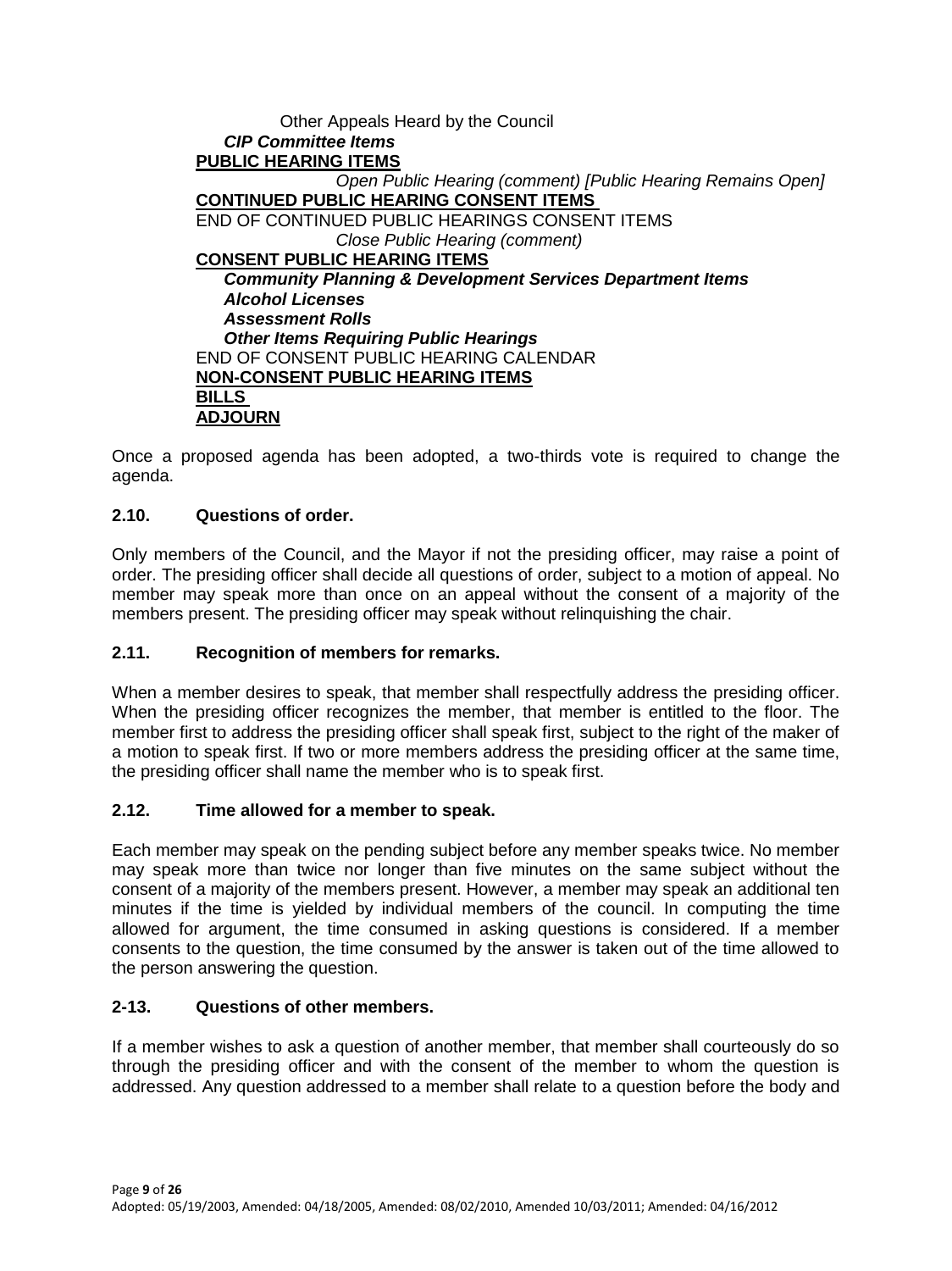shall be concisely asked for the sole purpose of obtaining information. No question may reflect upon the character or conduct of any official, contain argument or debate, or inquire about the course a member proposes to follow.

#### **2-14. Those permitted to speak to the body.**

No person other than a member may speak upon any subject before the council once public testimony has been closed and final action is being considered unless a member makes a motion to allow another person to speak and the members present unanimously consent. Questions may, however, be directed by the council to staff or a member of the public through the presiding officer at any time.

#### **2-15. Preservation of decorum.**

The presiding officer shall preserve order and decorum and, in the case of disturbance or disorderly conduct, may order the meeting room to be cleared.

#### **2-16. Call to order.**

If a member is called to order, that member shall remain silent until the presiding officer determines whether the member is in order. The decision of the presiding officer is subject to a motion of appeal.

#### **2-17. Cellular telephones prohibited.**

Cellular telephones may not be used while the council is in session.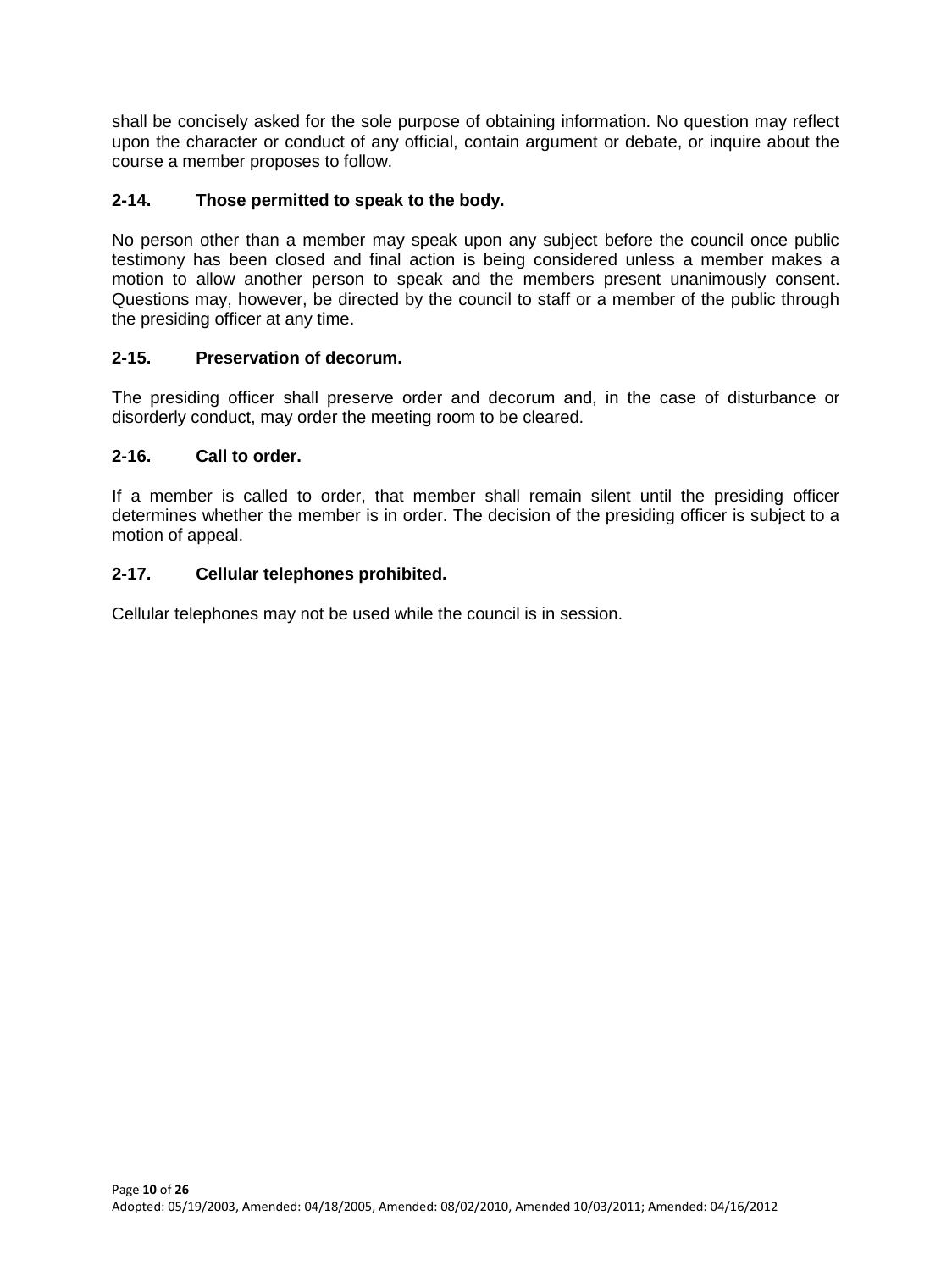# CHAPTER 3. MEETINGS, QUORUMS, AND ATTENDANCE

#### STATUTORY PROVISIONS

#### **§ 9-8-8 Meetings of council - Quorum - Journal of proceedings.**

The council shall hold its regular meetings on the first and third Mondays of each month. It may prescribe by ordinance the manner in which special meetings may be called and may so change the day of its regular monthly meetings.

A majority of the aldermen elected shall constitute a quorum to do business, but a smaller number may adjourn from time to time and may compel the attendance of absentees under such penalties as may be prescribed by ordinance.

It shall sit with open doors and shall keep a journal of its proceedings.

#### **9-8-11. Reconsideration of council action.**

No vote of the council shall be reconsidered or rescinded at a special meeting unless at such special meeting there be present as large a number of aldermen as were present when such vote was taken.

#### **9-19-11. Reconsideration of vetoed ordinance - Vote required to override veto.**

If the mayor vetoes any ordinance or resolution, the finance officer shall present the ordinance or resolution with the mayor's written objection at the next meeting of the council and it may be reconsidered. If the ordinance or resolution is passed by a two-thirds vote of all the aldermen, it shall be published and become effective notwithstanding the mayor's disapproval.

#### **ORDINANCES**

#### **2.08.010 Meetings - Time and place.**

The regular meetings of the common council shall be on the first and third Mondays of each month, at the city/school administration center, at such hour as the council shall fix from time to time. If a regular meeting day falls upon a holiday observed by the city, the regular meeting shall be held on the day following. (Ord 2969 (part), 1992: prior code § 2-31)

#### **2.08.020 Meetings - Special.**

Special meetings of the council may be called by the mayor or by any three council members at any time, to consider only such matters as shall be mentioned in the call for such hearing, by written notice thereof given to each member of the council then in the city. Upon demand for such call, the finance officer shall give the notice above specified. (Ord. 2969 (part), 1992: prior code §2-32)

#### **2.08.030 Meetings - Open to public - Addressing.**

The meetings of the council shall be open to the public except such executive sessions as may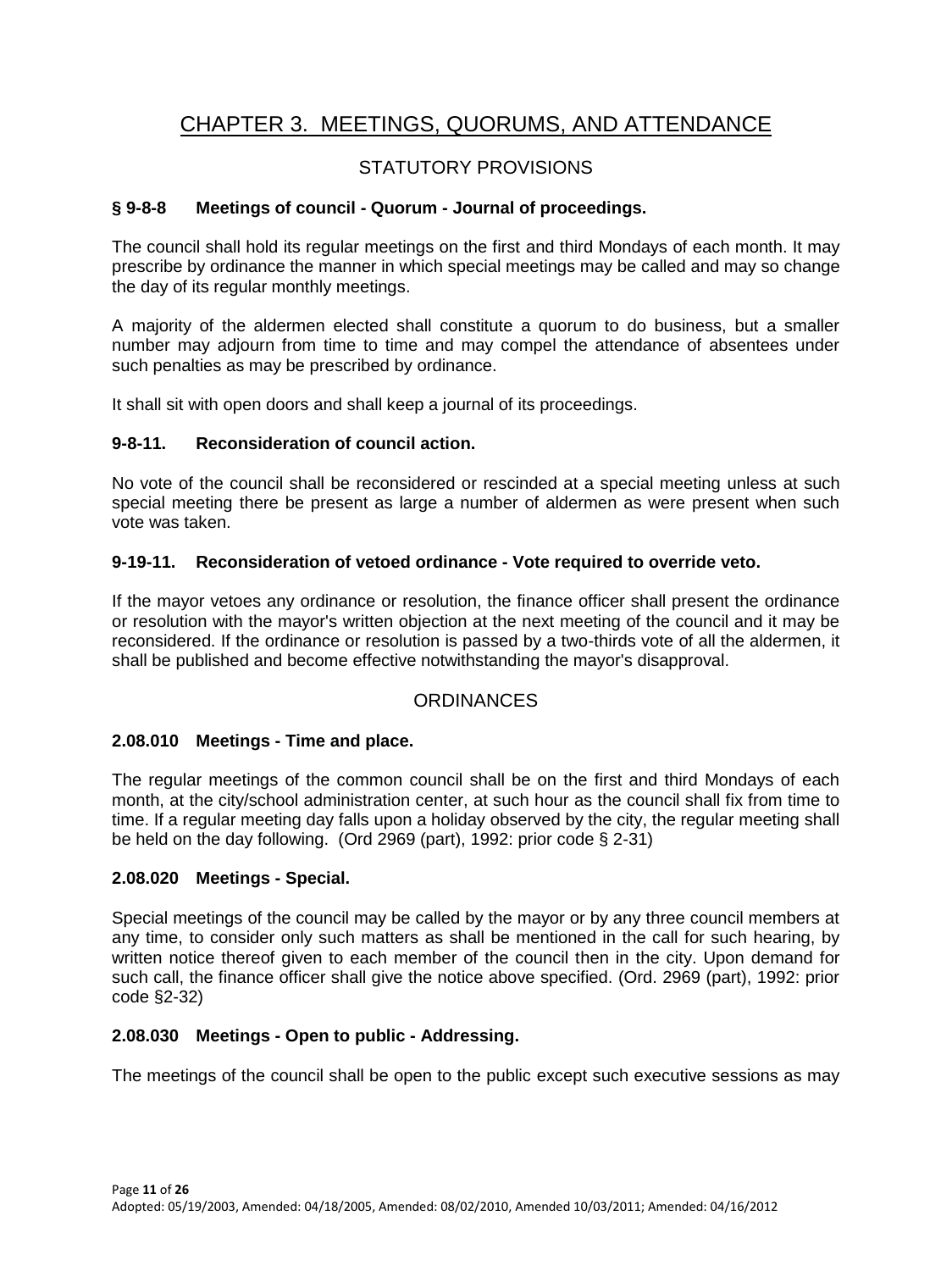be allowed by law, but it shall be unlawful for any person to interfere in any way with the deliberation of the council at such meetings, and no person not a member of the council shall address or deliver any remarks to the council at such meetings without first asking for and receiving the privilege of so doing. (Ord. 2969 (part), 1992: prior code § 2-33)

#### **2.08.050 Meetings - Attendance may be compelled - Penalty for failure to attend.**

The council may compel the presence of absent members by sending the chief of police or any police officer to require their attendance. If any member refuses to attend after being so notified, he shall state his reasons therefor to the council at its next meeting. If the council deems such reasons insufficient, the council may impose any reasonable penalty which is provided in any bylaws adopted by it. (Prior code § 2-35)

#### **2.08.060 Meetings - Recess.**

The council may recess a meeting to a later time, in which event the recessed meeting shall be considered as part of the first meeting. (Ord. 2969 (part), 1992: prior code § 2-38)

#### **2.08.070 Quorum.**

A majority of the alderman shall constitute a quorum for the transaction of all business, but a lesser number may adjourn from time to time and may compel the attendance of absentees, as provided by Section 2.08.050 (Ord. 2969 (part), 1992: prior code § 2-36)

#### RULES

#### **3-1. Regular Meetings.**

The regular meetings of the Rapid City Common Council shall be on the first and third Mondays of each month, at the city/school administration center, at such hour as the council shall fix from time to time. If a regular meeting days falls on a holiday observed by the city, the regular meeting shall be held on the day following.

#### **3-2. Special, Emergency, and Recessed Meetings.**

- **(a) Special Meetings.** Special meetings of the council may be called by the mayor or by any three council members at any time, to consider only such matters as shall be mentioned in the call for such meeting, by written notice thereof to each member of the council then in the city. Upon demand for such call, the finance officer shall give the notice above specified. No consideration of a veto override may be considered at any special meeting unless there is in attendance at that meeting no less than the number of council members present at the time of the vote on the final passage of the vetoed measure.
- **(b) Recessed Meetings.** A properly called regular, special, or emergency meeting may be recessed to a time and place certain by a procedural motion made and adopted in open session during the regular, special, or emergency meeting. The motion shall state the time and place when the meeting will reconvene. No further notice need be given of such a recessed session of a properly called regular, special, or emergency meeting.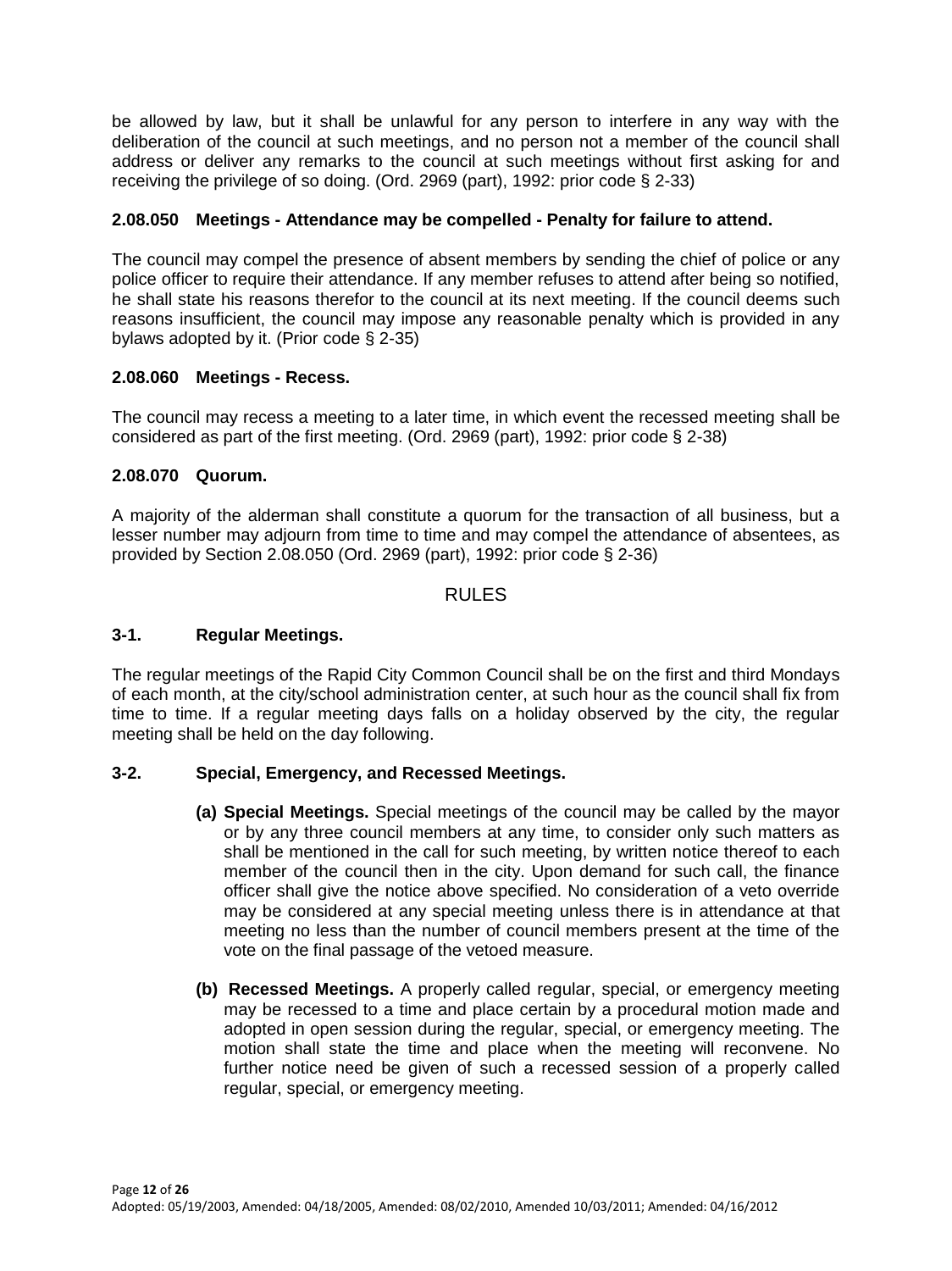#### **3-3. Minutes.**

Full and accurate minutes of the council proceedings shall be kept, which shall include a summary of the discussion and issues raised by the members. These minutes shall be open to inspection by the public, except as otherwise provided in this rule. The exact wording of each motion and the results of each vote shall be recorded in the minutes, and on the request of any member of the council, the entire council shall be polled by name on any vote. Members' and other persons' comments may be included in the minutes if the council approves.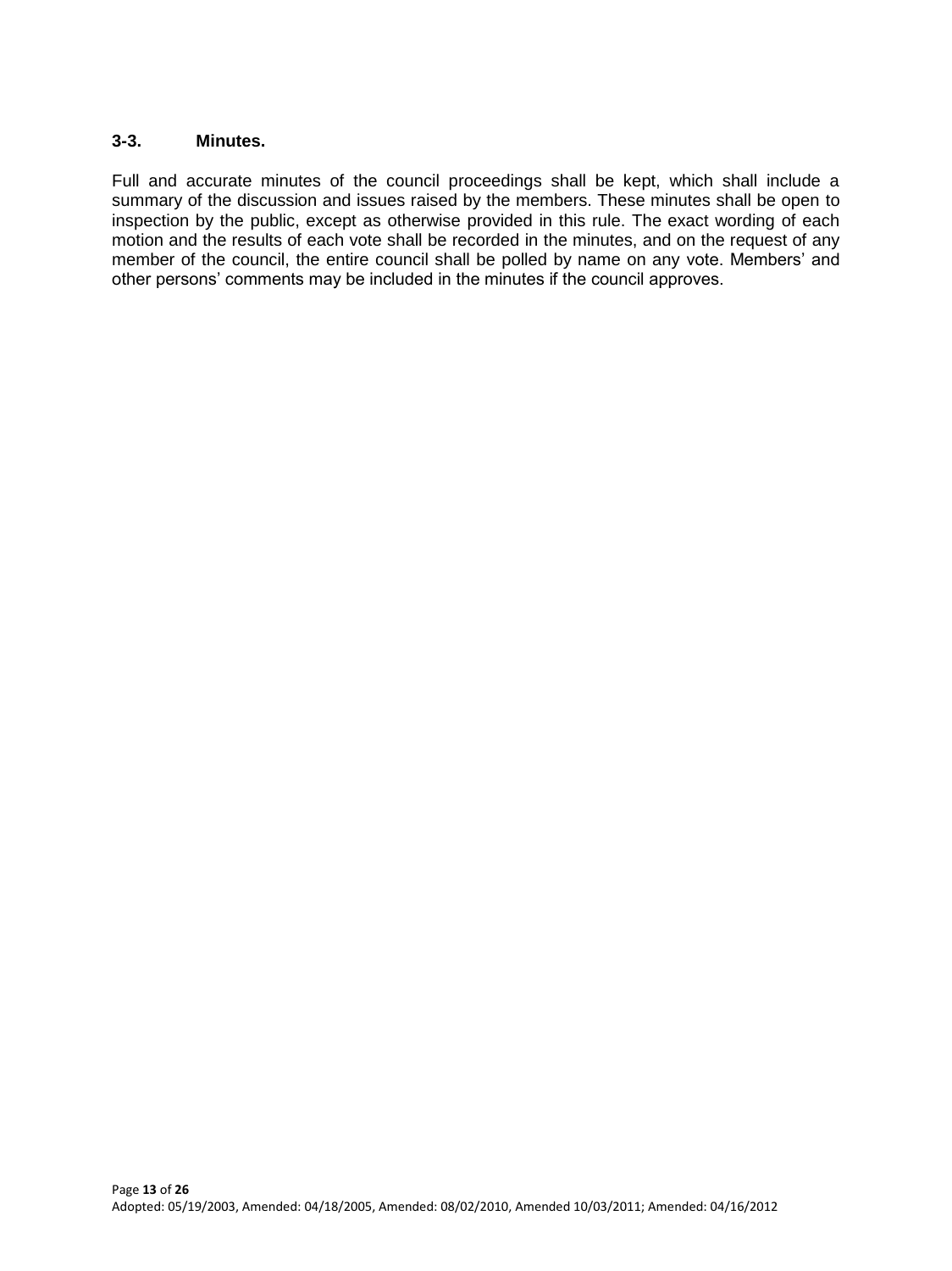### CHAPTER 4. VOTING REQUIREMENTS AND PROCEDURE EFFECTIVE DATE OF ORDINANCES AND RESOLUTIONS

#### STATUTORY PROVISIONS

#### **9-1-5. Contracts to be authorized by governing body - Execution of contracts and conveyances.**

Contracts of a municipality shall not be valid unless authorized by a vote of the governing body at a duly assembled meeting thereof.

All written contracts of and conveyances by the municipality shall be executed in the name of the municipality by the mayor or president of the board of trustees, be countersigned by the auditor or clerk, and have the corporate seal attached.

#### **9-8-9. Deferment of final action on council committee reports.**

Any report of a committee of the council shall be deferred for final action thereon to the next regular meeting of the council after the report is made, upon the request of any two aldermen present.

#### **9-8-10. Recording of votes by council members - Number of votes required for action.**

The yeas and nays shall be taken upon the passage of all ordinances and upon any proposal to create a liability against the first or second class municipality or for the expenditure or appropriation of its money, and in all other cases at the request of any member, which shall be entered on the journal of its proceedings.

The concurrence of a majority of all the aldermen shall be necessary to the passage of any such ordinance or proposal.

It shall require a two-thirds vote of all the aldermen to sell any city property.

#### **9-8-11. Reconsideration of council action.**

No vote of the council shall be reconsidered or rescinded at a special meeting unless at such special meeting there be present as large a number of aldermen as were present when such vote was taken.

#### **9-19-1. Definitions of terms.**

The word "ordinance" as used in this title shall mean a permanent legislative act of the governing body of a municipality within the limits of its powers.

The word "resolution" as used in this title shall mean any determination, decision, or direction of the governing body of a municipality of a special or temporary character for the purpose of initiating, effecting, or carrying out its administrative duties and functions under the laws and ordinances governing the municipality.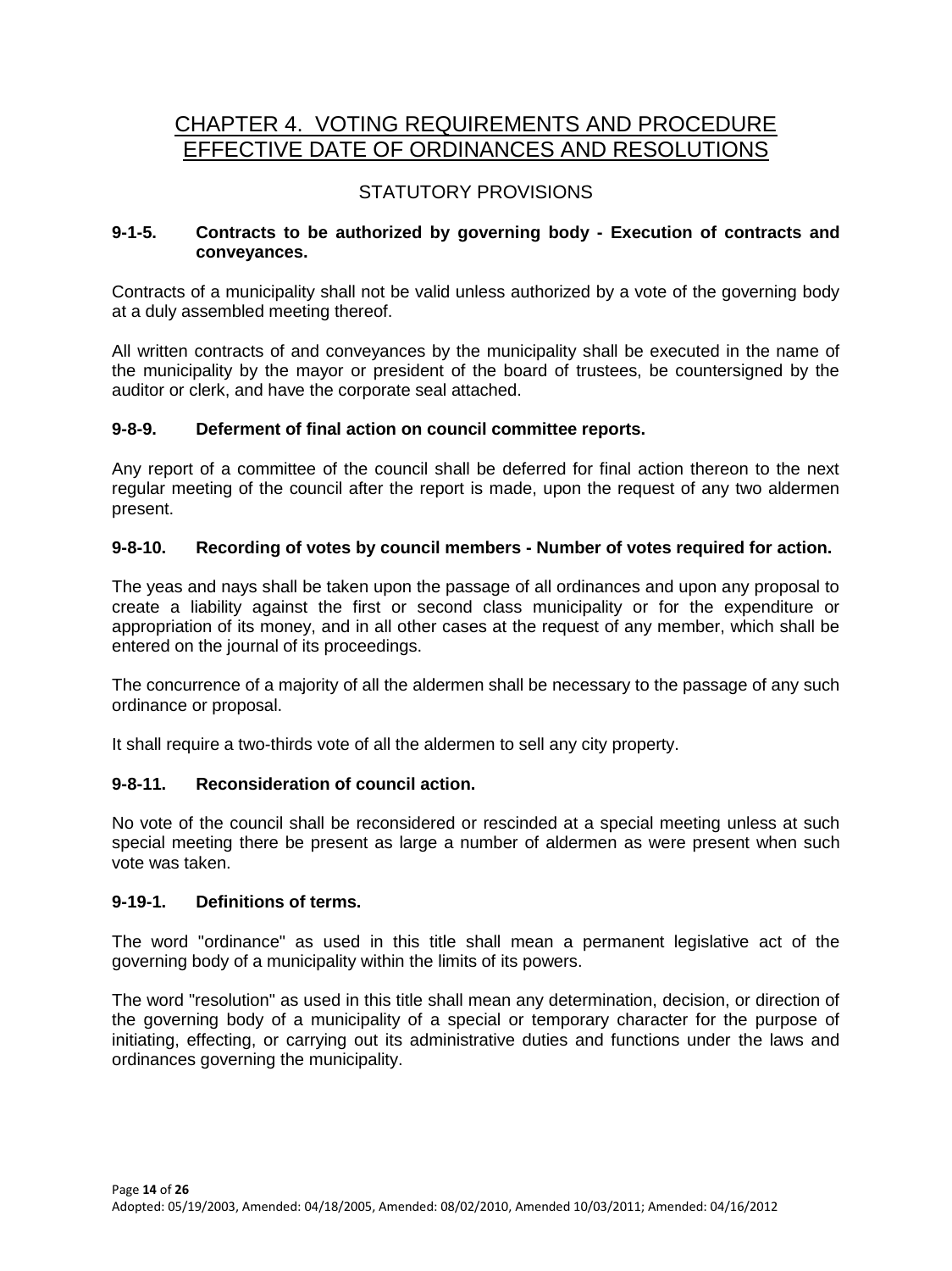#### **9-19-3. Power to adopt, amend and repeal ordinances and resolutions - Maximum penalty.**

Every municipality may enact, make, amend, revise, or repeal all such ordinances, resolutions, and regulations as may be proper and necessary to carry into effect the powers granted thereto, and to provide for the punishment of each violation thereof by a fine not exceeding two hundred dollars or by imprisonment not exceeding thirty days or by both such fine and imprisonment.

#### **9-19-7. Reading, passage and publication of ordinances - Codes incorporated by reference.**

The title of all ordinances shall be read twice with at least five days intervening between the first and second reading. The ordinance shall be signed by the mayor or acting mayor or president of the board of trustees, filed with the auditor or clerk, and published once except that an ordinance incorporating and adopting comprehensive regulations or a code promulgated, approved, and published by a recognized and established national organization prescribing building, electrical, plumbing, safety, fire, health or milk regulations need not be published in a newspaper, but upon adoption of such an ordinance the auditor or clerk shall publish a notice of the fact of adoption once a week for two successive weeks in the official newspaper, and twenty days after the completed publication of such notice, unless the referendum shall have been invoked, such ordinance shall become effective.

#### **9-19-8. Passage, recording and publication of resolutions.**

Any resolution may be passed after one reading and shall be recorded at length in the minutes of the meeting at which it is passed, with a statement of the number of votes for and against it. Such resolution shall be published in full either as part of the minutes or separately.

#### **9-19-9. Recording of votes on ordinances.**

The vote upon all ordinances upon the second reading and to pass the same over any veto shall be taken by yeas and nays and entered upon the minutes of the meeting.

#### **9-19-11. Reconsideration of vetoed ordinance - Vote required to override veto.**

If the mayor vetoes any ordinance or resolution, the finance officer shall present the ordinance or resolution with the mayor's written objection at the next meeting of the council and it may be reconsidered. If the ordinance or resolution is passed by a two-thirds vote of all the aldermen, it shall be published and become effective notwithstanding the mayor's disapproval.

#### **9-19-12. Ordinances becoming law without mayor's signature.**

If the mayor fails to sign any ordinance or resolution or file written objections thereto within ten days after its passage, the ordinance or resolution shall be published and become a law without the mayor's signature.

#### **9-19-13. Effective date of resolutions and ordinances.**

Except such resolutions or ordinances as may be necessary for the immediate preservation of the public peace, health, or safety, or support of the municipal government and its existing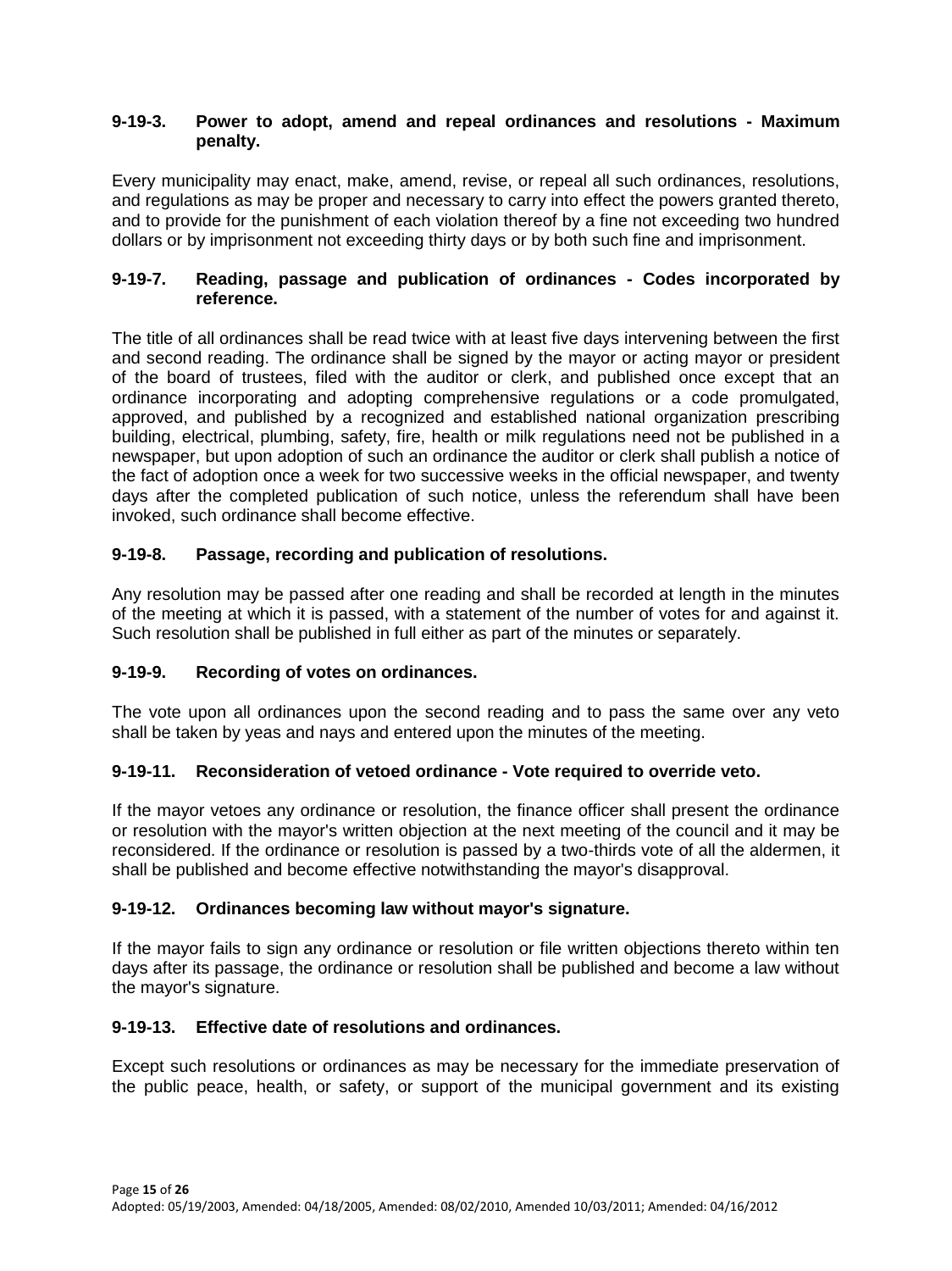public institutions, or which provide for an election or for hearing on an improvement or assessment or which call for bids, which take effect upon the passage and publication thereof, every resolution or ordinance passed by the governing body shall take effect on the twentieth day after its publication unless suspended by operation of a referendum.

#### **9-19-16. Revision of ordinances - Committee to prepare revision.**

Every municipality shall have the power to revise the ordinances as provided herein. The governing body of any municipality not oftener than once every five years may appoint a committee of one or more competent persons to prepare and submit for its consideration an ordinance in revision of the ordinances of the municipality.

#### **ORDINANCES**

#### **2.28.010 Approval as to form, legality and ability to administer.**

All ordinances, resolutions and contract documents shall, before presentation to the council, have been approved as to form and legality by the city attorney or his authorized representative, and shall have been examined and approved for administration by the mayor or his authorized representative, where there are substantive matters of administration involved. All such instruments shall have first been referred to the head of the department under whose jurisdiction the administration of the subject matter of the ordinance, resolution or contract document would devolve and be approved by the department head; provided, however, that if approval is not given, then the same shall be returned to the mayor with a written memorandum of the reasons why such approval is withheld. In the event the questioned instrument is not redrafted to meet the department head's objection, or objection is not withdrawn and approval in writing given, then the mayor shall so advise the council and give the reasons advanced by the department head for withholding approval. (Prior code § 2-274)

#### **2.28.020 Introduction - Sponsorship.**

Ordinances, resolutions and other matters or subjects requiring action by the council must be introduced and sponsored by a member of the council, except that the mayor or city attorney may present ordinances, resolutions and other matters or subjects to the council, and any councilman may assume sponsorship thereof by moving that such ordinances, resolutions, matters or subjects be adopted; otherwise, they shall not be considered. (Prior code § 2-275 (a))

#### **2.28.030 Ordinances - Initiation - Duty to prepare.**

All ordinances shall be prepared by the city attorney or finance officer. No ordinance shall be prepared for presentation to the council unless ordered by a majority vote of the council, or requested in writing by the mayor or prepared by the city attorney or finance officer on his own initiative. (Ord. 2969 (part), 1992; prior code § 2-273)

#### RULES

#### **4-1. Duty to vote - Conflict of interest.**

All members of the council present at a meeting shall cast their vote. No member may abstain unless he or she has a conflict of interest that prevents their impartiality or that results from their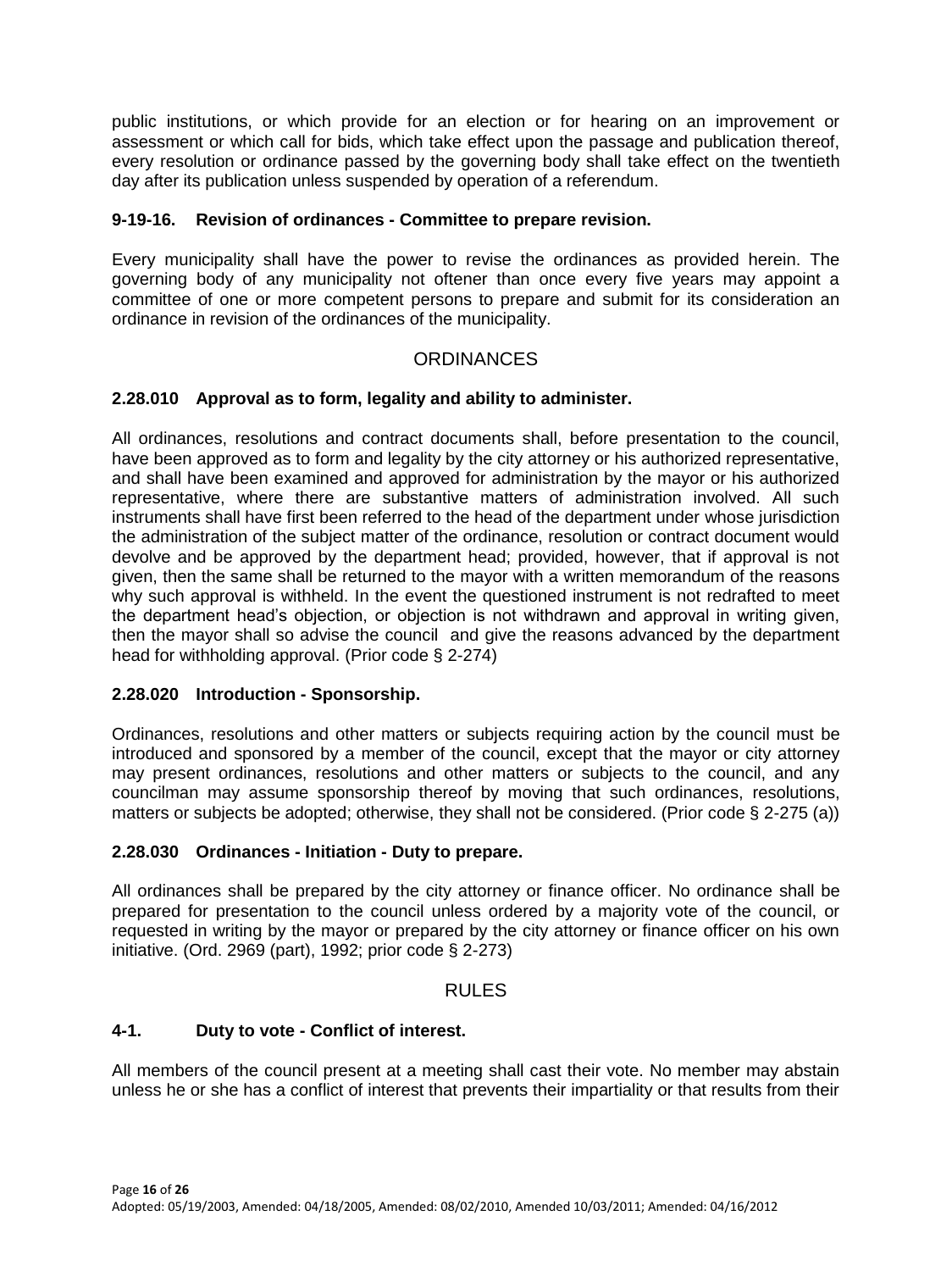having a direct or indirect personal financial interest in the outcome. The basis for the conflict of interest shall be stated on the record.

#### **4-2. Changing votes.**

If the yeas and nays have been taken on any question, no member may change a vote after the decision is announced from the chair, unless by unanimous consent of the body.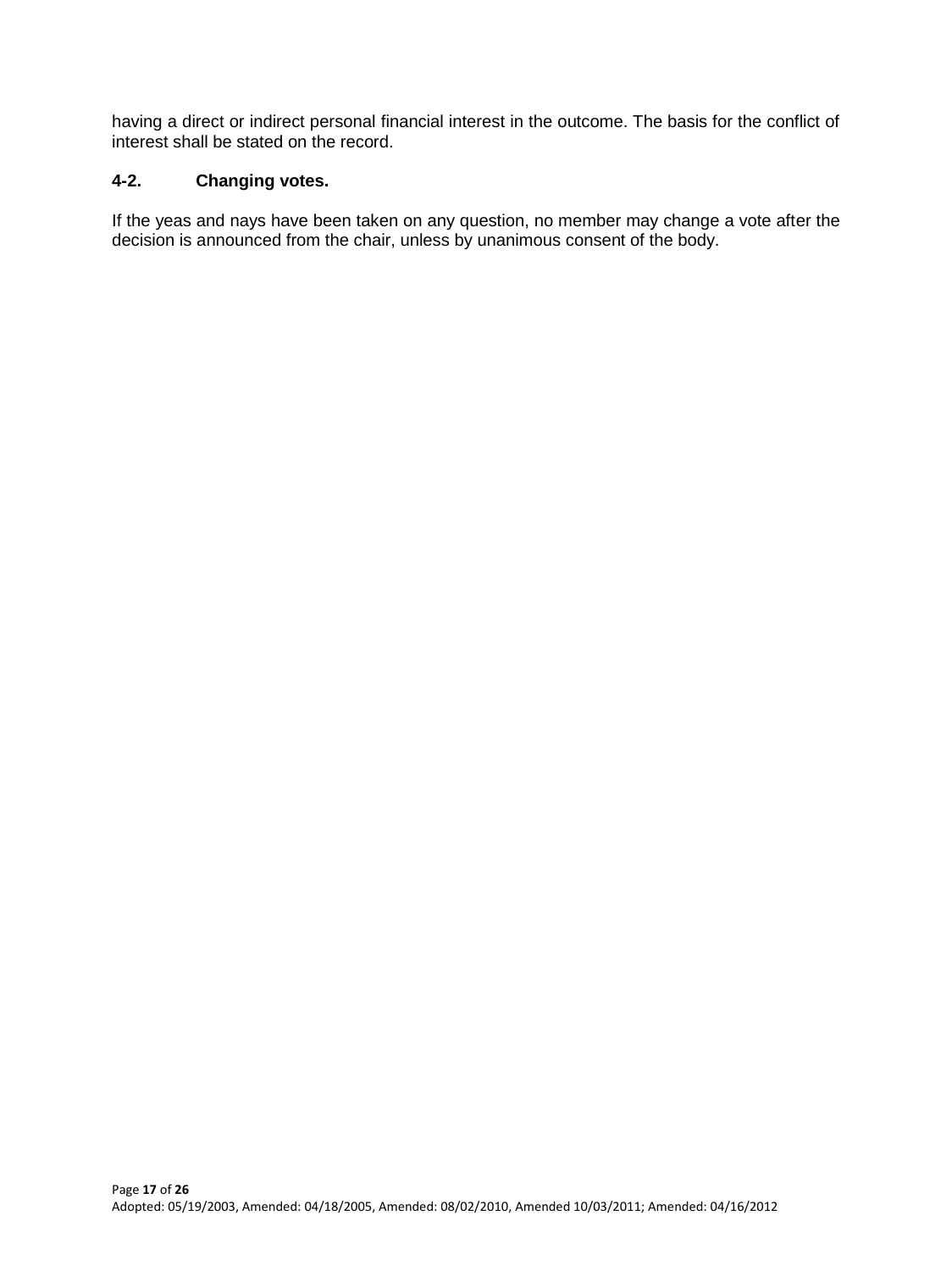## CHAPTER 5. MOTIONS

#### STATUTORY PROVISIONS

#### **9-19-5. One subject expressed in title of ordinance.**

An ordinance must embrace but one subject which shall be expressed in its title.

#### RULES

#### **5-1. Entertainment of motions.**

No motion may be entertained and debated until it is seconded. Following the second of a debatable motion, the presiding officer shall first recognize the member making the motion. Any member, except the Mayor, may make a motion.

#### **5-2. Restatement and reading of motions.**

When a motion is made and seconded, it shall be restated by the presiding officer.

#### **5-2.1. Withdrawal of motions.**

After a motion is stated by the presiding officer, it may not be withdrawn without unanimous consent of the members present.

#### **5-3. Priority of motions.**

When a question is under debate, no motion may be made except the following motions which have precedence in the order listed:

- (1) To adjourn;
- (2) To recess;
- (3) To lay on the table;
- (4) To end debate and vote on the previous question;
- (5) To defer indefinitely;
- (6) To defer to a day certain;
- (7) To refer to committee;
- (8) To amend.

#### **5-4. Debate.**

The chair shall state the motion and then open the floor to debate. The chair shall preside over the debate according to the following general principles:

The maker of the motion is entitled to speak first;

To the extent possible, the debate shall alternate between proponents and opponents of the measure.

#### **5-5. Priority of motion for adjournment.**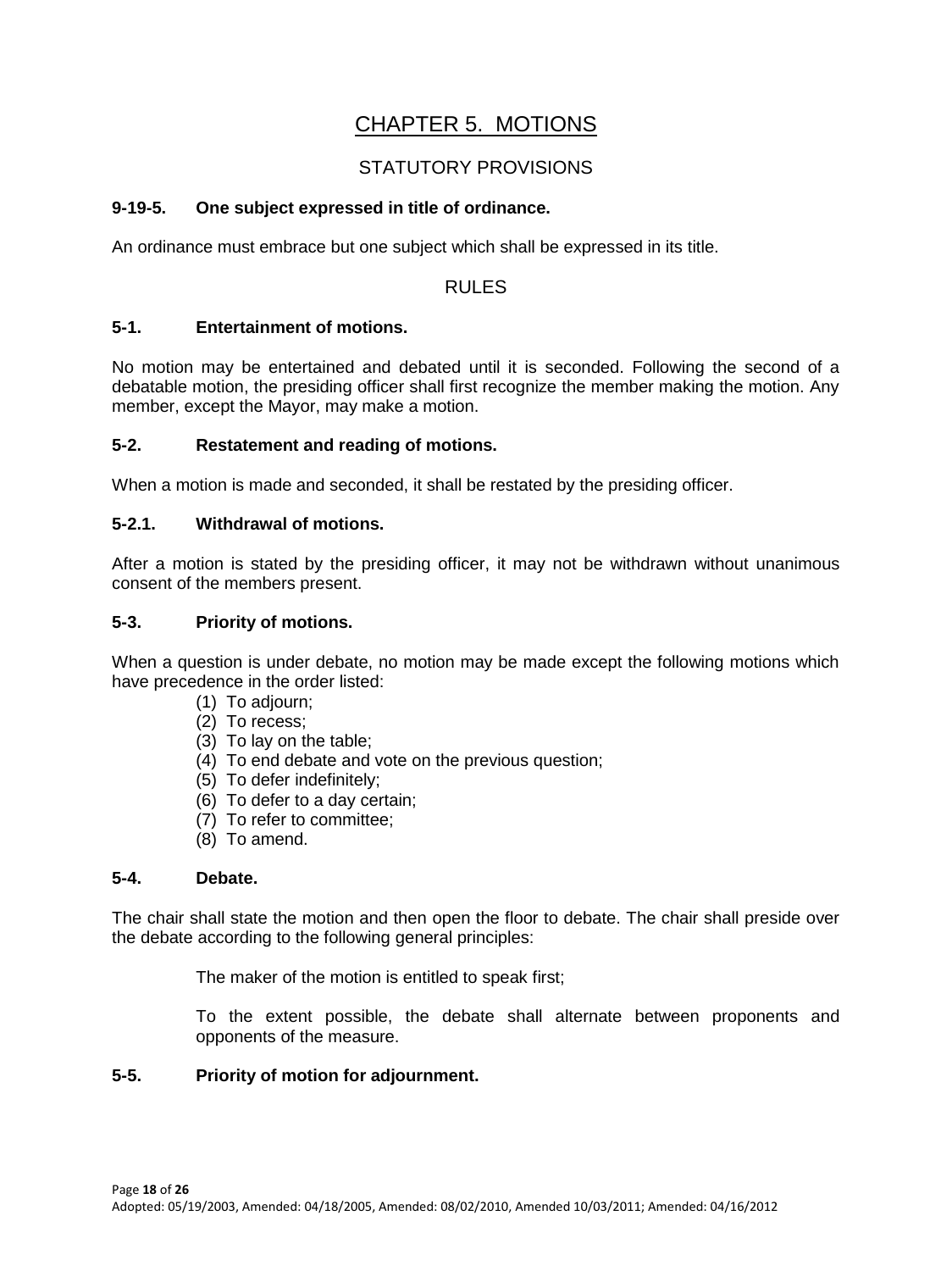A motion for adjournment is always in order, unless the roll is being called or the previous question has been ordered, and shall be decided without debate.

#### **5-6. Application and nondebatability of motions to lay on the table.**

A motion to lay on the table which effects a disposition on the merits of any ordinance or resolution requires the vote of a majority of the members-elect to carry and shall be decided without debate. Any other motion to lay on the table requires the vote of a majority of the members present and shall be decided without debate. No member may make introductory remarks prior to making a motion to lay on the table.

#### **5-6.1. Scope of motions to lay on the table.**

A motion to lay on the table may be made so as to apply either to the main question or to a proposed amendment or to the motion and all pending amendments, and the motion shall clearly state to which it is intended to apply.

#### **5-6.2. Motion to take from the table.**

Whenever any motion or resolution is laid on the table, it requires a majority vote of the members-elect to take it from the table. The motion to take from the table is debatable. A motion laid on the table at a council meeting may be taken from the table at any subsequent council meeting.

#### **5-7. Motion for the previous question.**

A motion to close debate and vote on the previous question shall be decided immediately by a majority of the members present and without debate. The motion shall clearly indicate the question to which it applies. No member may make introductory remarks prior to making a motion to call the previous question. The effect of adopting a motion to call the previous question is to close debate, to prevent the moving of amendments or other subsidiary motions, and to bring to vote immediately the question to be voted upon. The effect of defeating a motion to call the previous question is to allow continuation of debate on the question before the body.

#### **5-8. Priority of vote after call of the previous question.**

After a motion to call the previous question has prevailed, it is not in order to move a recess or to move to adjourn, prior to a decision of the question before the body.

#### **5-9. Dilatory motions to defer or refer.**

If a motion to defer to a day certain, to defer indefinitely or to refer to committee is decided in the negative, such motion is not again in order at the same stage of consideration of the motion or proposition.

#### **5-10. Motion to postpone as final action.**

A motion to defer indefinitely requires the vote of a majority of the members-elect.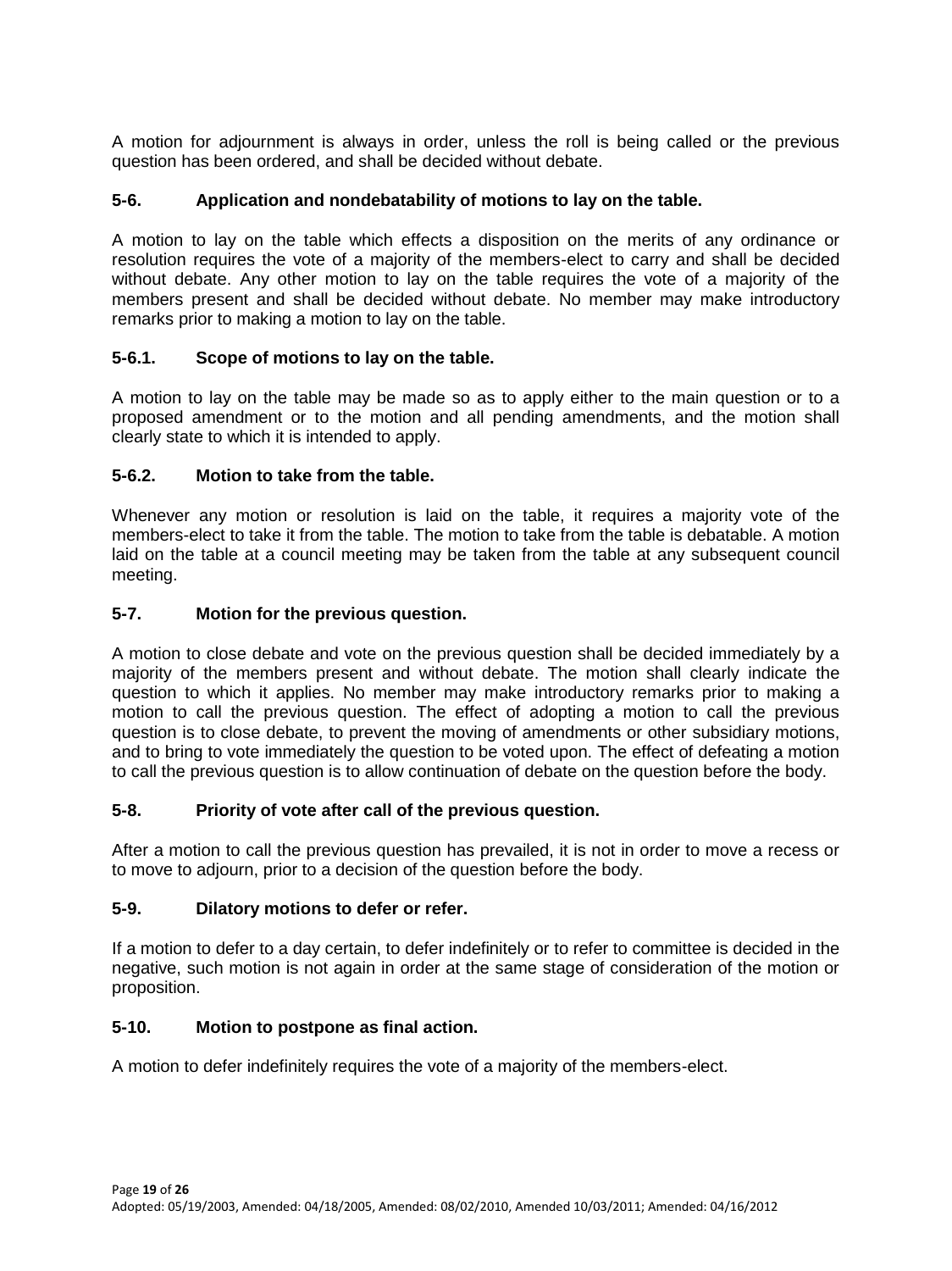#### **5-11. Division of the question.**

Any member may call for a division of the question. The presiding officer shall divide the question if it contains questions so distinct that, one being taken away, the rest may stand as a separate proposition.

#### **5-12. Notice of intention to reconsider.**

Notice of intention to move for reconsideration shall be made before the body proceeds to the next item of business. If any member fails to give notice of intention to reconsider, the vote on a question shall be deemed to have been moved for reconsideration and such motion for reconsideration to have been laid on the table. The effect of giving notice of intention to reconsider is to hold in abeyance the finality of the vote.

#### **5-12.1 Motions to reconsider.**

Having given notice of intent to reconsider, the member giving notice may move to reconsider the question not later than the next regular council meeting. Any motion to reconsider shall be made and takes precedence over all other motions except to recess or to adjourn. No motion to reconsider the same question may be made twice without unanimous consent. Every motion to reconsider shall be decided by a majority vote of the members-elect on a roll call vote. No question may be reconsidered except the final disposition of ordinances or resolutions and the override of vetoes.

#### **5-13. Failure to make timely motion for reconsideration.**

If any member has given notice of intent to move for reconsideration and does not move for reconsideration before the stated deadline, the presiding officer shall immediately state that any member voting on the prevailing side may move for reconsideration.

#### **5-14. Germaneness of amendments.**

No motion to amend is in order unless it is germane to the subject as expressed in the title of the ordinance or resolution.

#### **5-15. Order of questions.**

All questions, other than privileged questions shall be put in the order they are moved.

#### **5-16. Limitations on number of motions to amend and substitute motions.**

When a motion or proposition is under consideration, a motion to amend and a motion to amend that amendment is in order. It is also in order to offer a further amendment as a substitute, but such substitute is not subject to amendment.

#### **5-17. Motion to Rescind or Repeal.**

The council may vote at any time to rescind actions it has previously taken or to repeal items that it has previously adopted. The motion is not in order if rescission or repeal of an action is forbidden by law.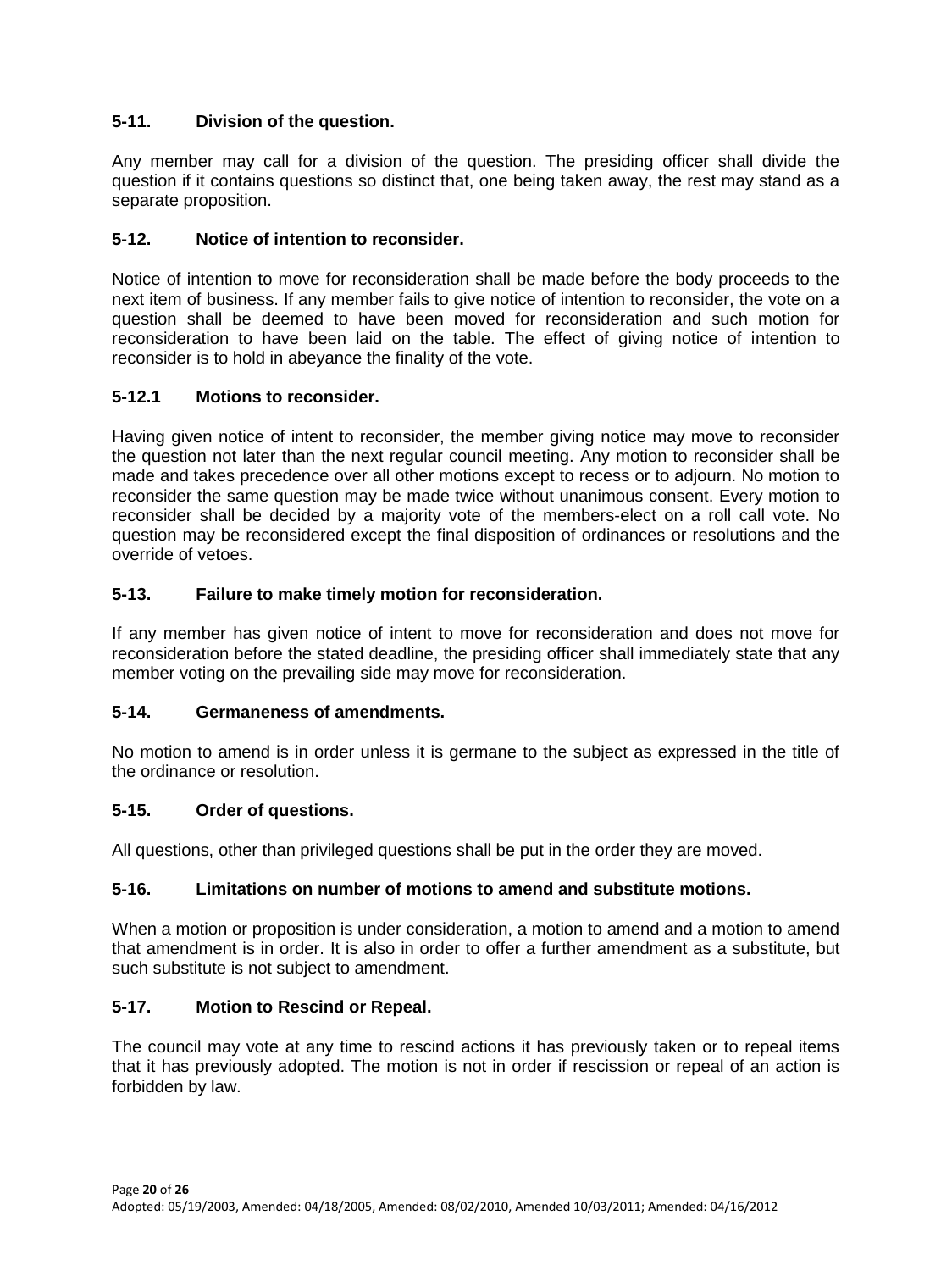#### **5-18. Motion to Go Into Closed Session.**

The council may go into closed session only for one or more of the permissible purposes listed in SDCL §1-25-2. The motion to go into closed session shall cite one or more of these purposes and shall be adopted at an open meeting. A motion based on SDCL §1-25-2 shall also state the name or citation of the law that renders the information to be discussed privileged or confidential.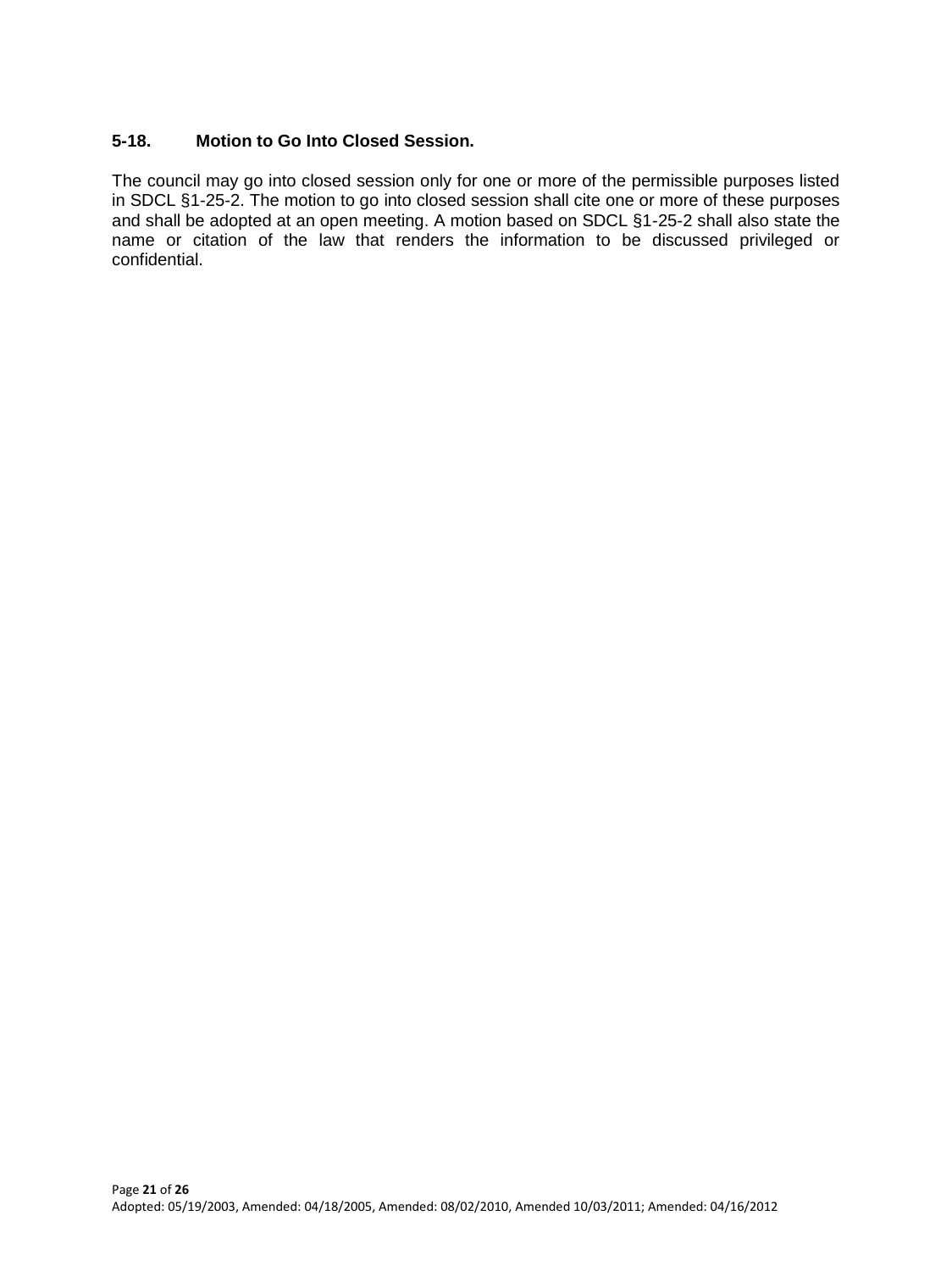# CHAPTER 6. COMMITTEES

#### **ORDINANCES**

#### **2.28.050 Ordinances - Review by subject committee after drafting.**

Unless the council shall otherwise direct, all ordinances after drafting will be returned to the committee having jurisdiction of the subject matter to which the measure pertains and shall after reviewing and making any additional amendments, return the same to the council with its recommendations attached thereto. The chairman of the committee may appoint a subcommittee to study and make recommendations. (Ord. 2969 (part), 1992; prior code § 2-275 (c))

#### **2.28.060 Ordinances - Review by legal and finance committee required.**

Unless the council shall otherwise direct, prior to final passage or second reading, all ordinances shall be reviewed and approved by the legal and finance committee. (Ord. 2969 (part), 1992; prior code § 2-275 (d))

#### RULES

#### **6.1 Committees and Boards - Establishment and Appointment.**

The council may establish and appoint members for such temporary and standing committees and boards as are required by law or needed to help carry on the council's work. Any specific provisions of law relating to particular committees and boards shall be followed.

#### **6.2 Committee procedure - Relaxed debate.**

The rules of procedure in a committee are the same as the rules of the body insofar as the rules are applicable to committee procedure. However, as conditions permit, the rules limiting debate may be relaxed to allow free discussion and to facilitate the work of the committee.

#### **6.3 Subcommittees.**

The presiding officer of the council or a chair of a standing committee may designate subcommittees, the number of members to serve on each subcommittee, the chair of each subcommittee, the members of the subcommittee, and the period of time the subcommittee shall serve.

#### **6.4 Committee action on ordinances and resolutions.**

Unless otherwise ordered all ordinances or resolutions shall be referred to one of the standing committees. The chair of a standing committee may then assign an ordinance or resolution to a subcommittee of that standing committee. All subcommittees shall return such ordinances or resolutions as are assigned to them for consideration, to the standing committee with or without recommendation and within the time which will permit the full standing committee to act upon the ordinance or resolution.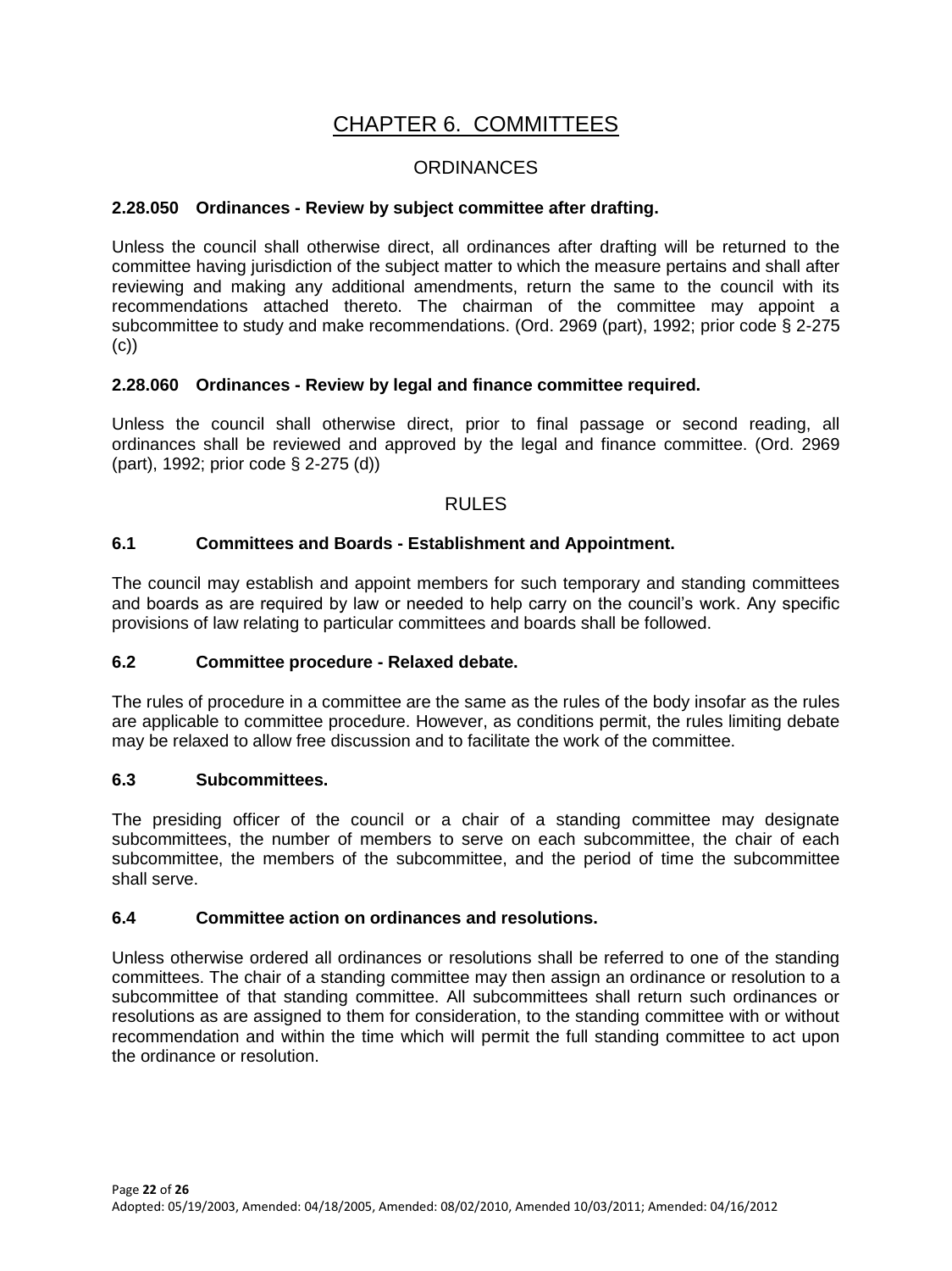#### **6.5 Meetings open to public.**

All committee or subcommittee meetings shall be open to the public.

#### **6.6 Posting of agendas.**

In accordance with SDCL § 1-25-1, agendas of the ordinances, resolutions, and other proposals to be considered at any meeting of a standing committee or subcommittee shall be posted on the bulletin board located next to the Finance Office. At least one day shall intervene between the date of posting and the date of consideration. An agenda must be posted 24 hours in advance of the meeting.

#### **6.7 Consideration of matters not posted.**

A two-thirds majority of the committee members present may bring a matter up for consideration at any time.

#### **6.8 Formal action required on all proposals.**

Standing committees shall take formal action regarding each proposal submitted for their consideration.

#### **6.9 Final disposition.**

Final disposition is any action which moves a matter out of a committee to the Council or to another committee or which removes it from further consideration by the committee. Examples of final disposition include "Recommend for Approval," "Recommend for Denial," "Without Recommendation," "Refer to Another Committee," and "Lay on the Table." Final disposition of an ordinance or resolution requires a majority vote of the members-elect taken by roll call.

#### **6.10 Smoke out.**

The council may by motion order a committee to deliver an ordinance or resolution under its consideration to the council. If the motion is supported by a vote of a majority or more of the members-elect, the committee shall, not later than the next meeting, deliver the ordinance or resolution to the council with or without recommendation. The ordinance or resolution shall be delivered to the council in the same form as it was when it was tabled or deferred indefinitely by the committee and shall be placed on the agenda.

#### **6.11 Attachment of amendments to ordinances or resolutions reported unfavorably.**

A committee may amend an ordinance or resolution that it reports "Do Not Pass" or "Without Recommendation."

#### **6.12 Committee reports.**

Each committee shall report final committee action on proposals before it. The chair of a committee shall sign the reports of the committee and present them to the council when the call for committee reports is made. The chair is responsible for the accuracy and propriety of the chair's statements and shall answer any questions pertaining to the report. Formal actions shall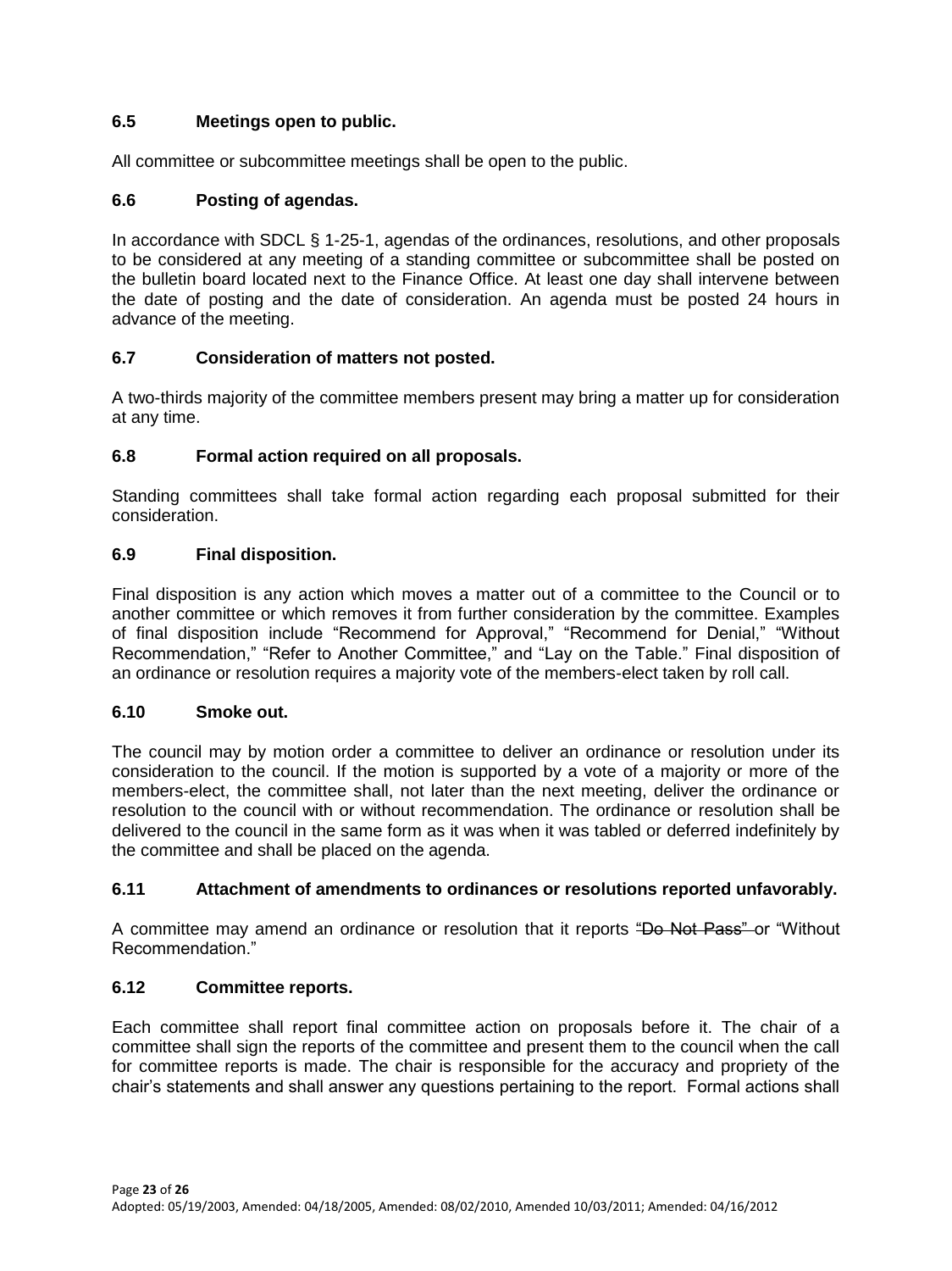be reported to the council not later than the next council meeting in an informational committee report which is printed.

#### **6.13. Report of select committees.**

Select committees to which matters are referred shall in all cases report a statement of facts and their opinion on the matters to the council.

#### **6.14. Minutes.**

Full and accurate minutes of the committee proceedings shall be kept, which shall include the number or description of each proposal considered, a list of all persons testifying before the committee on each proposal and the interest they represent, along with a synopsis of the points raised. A synopsis of the discussion of the committee shall be included. The exact wording of each motion and the results of each vote shall be recorded in the minutes, and on the request of any member of the committee, the entire committee shall be polled by name on any vote. These minutes shall be open to inspection by the public, except as otherwise provided in these rules or by law.

#### **6.15 Filing of committee minutes.**

The minutes of all standing committees shall be prepared and filed in the Finance Office.

#### **6.16 Sign up sheet.**

Each committee shall have a sign up sheet where anyone wishing to testify shall indicate their name, their organization if any, the issue or item, and whether they are for, against, or a commentator.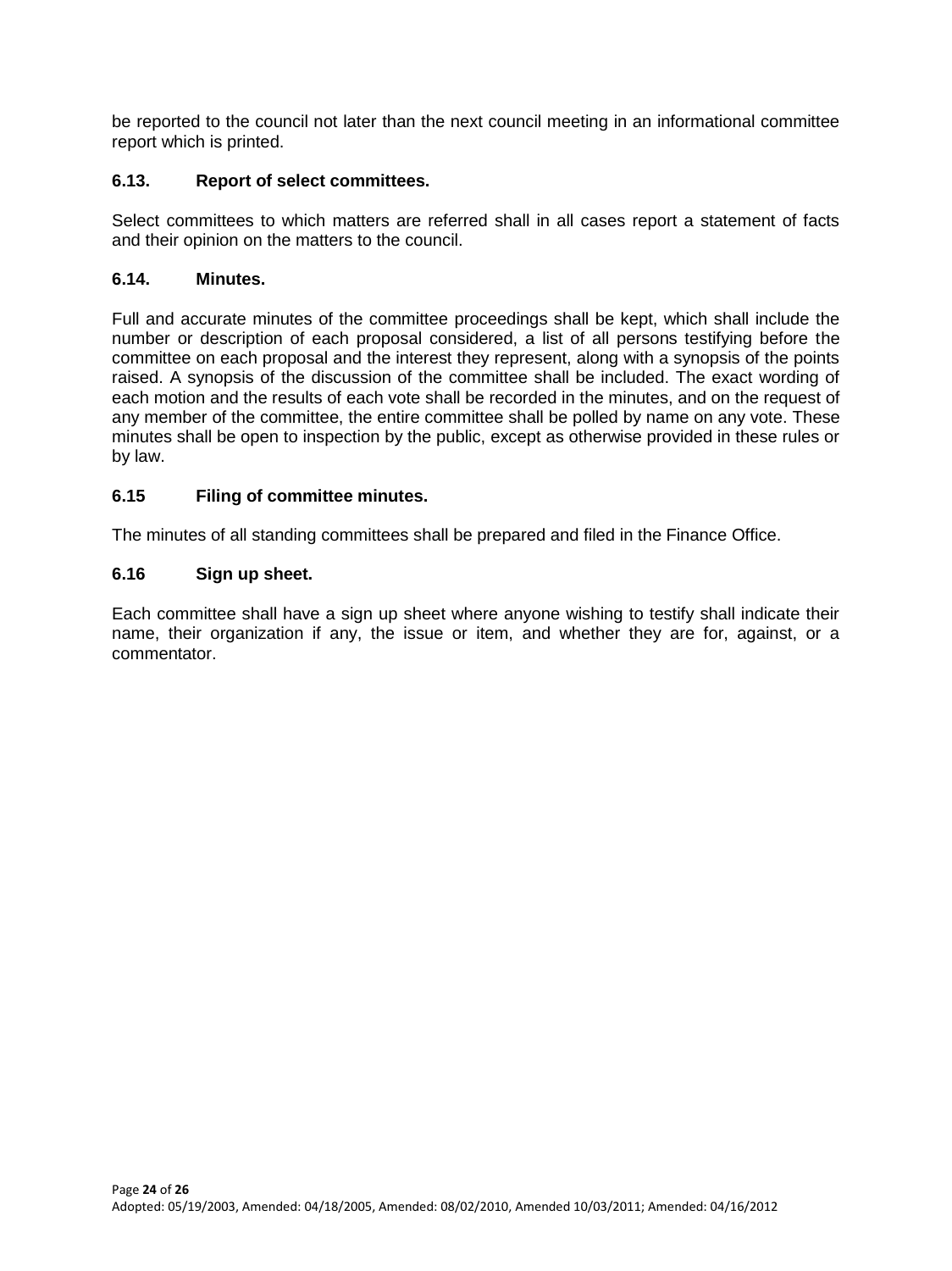# CHAPTER 7. ROBERTS RULES OF ORDER/AMENDMENT

#### **ORDINANCES**

#### **2.08.090 Rules.**

Robert's Rules of Order, Revised, are adopted as the rules to govern the deliberations of the council, insofar as applicable, and as may be amended or interpreted by resolution of the common council. (Ord. 3783, 2002: prior code § 2-39)

#### RULES

#### **7.1 Rule adoption.**

A motion to adopt the rules of the council shall be decided by a majority of the members-elect, subject to debate.

#### **7-2. Rule amendment.**

No rule may be amended without the concurrence of a two-thirds majority of the members-elect, subject to debate. The final vote on any amendment may not be taken at the same meeting it was offered. The council may not amend provisions of the rules imposed by law or state regulation.

#### **7.3 Rule suspension.**

A rule may be temporarily suspended at a meeting of the council by a two-thirds vote of the council members-elect. The council may not suspend provisions of the rules imposed by law or state regulation, and any suspension shall expire at the end of the meeting.

#### **7-4. Proceedings governed by Roberts Rules of Order.**

The latest revision of Roberts Rules of Order governs the proceedings of the council in all cases not covered by these rules, state law, or ordinances.